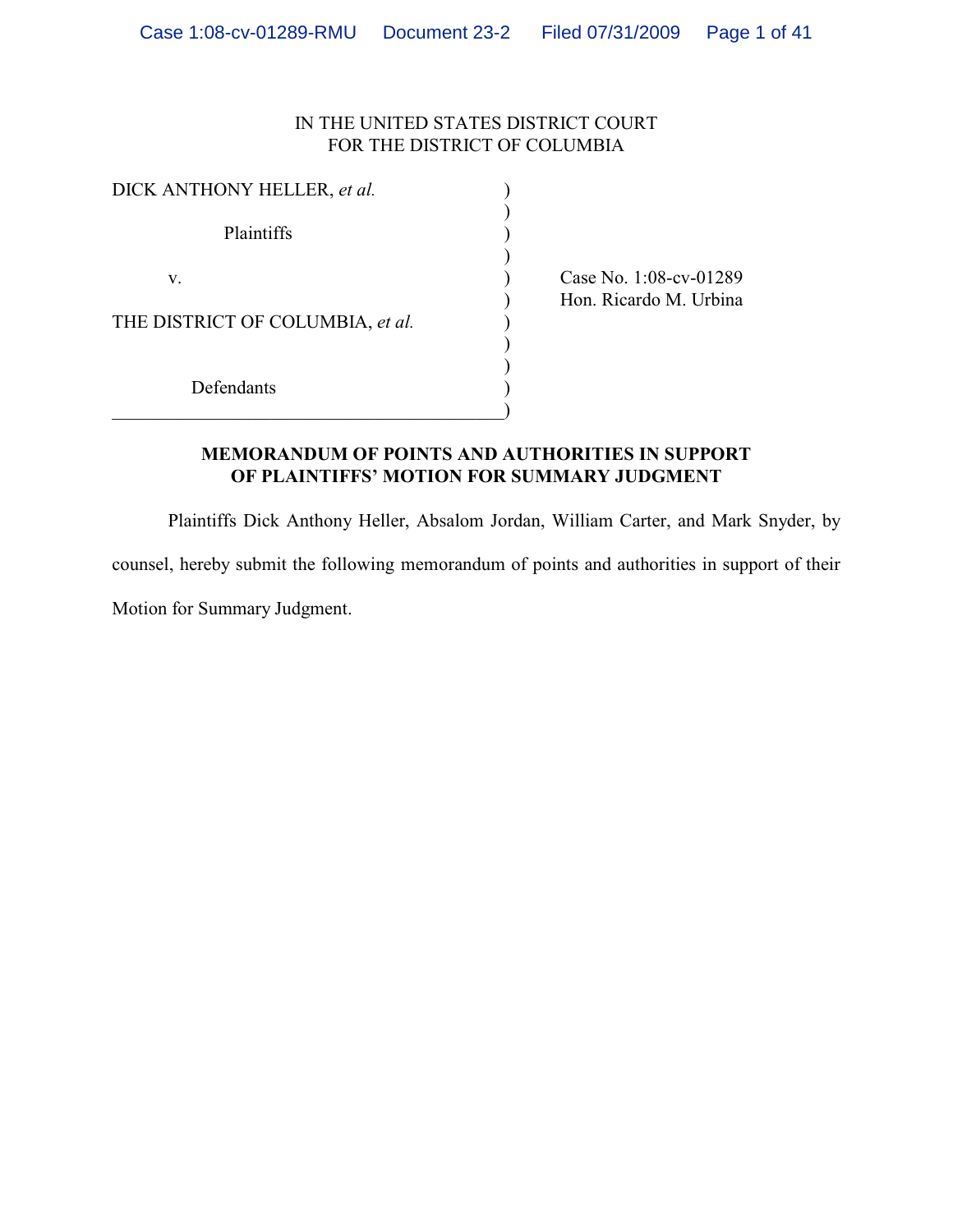# **TABLE OF CONTENTS**

|                 |           | Page                                                                                               |
|-----------------|-----------|----------------------------------------------------------------------------------------------------|
|                 |           |                                                                                                    |
|                 |           |                                                                                                    |
|                 |           |                                                                                                    |
|                 | A.        |                                                                                                    |
|                 | <b>B.</b> | Prohibition of Commonly-Possessed Firearms Denigrated as                                           |
|                 | $C$ .     |                                                                                                    |
|                 |           |                                                                                                    |
|                 |           |                                                                                                    |
| I.              |           | THE REGISTRATION, EXPIRATION, AND RE-REGISTRATION<br>REQUIREMENTS VIOLATE THE SECOND AMENDMENT  13 |
|                 | A.        | Heller Reaffirms Miller's Premise that Second                                                      |
|                 | <b>B.</b> | A Person May Not Be Required to Register                                                           |
|                 | $C$ .     | Registration is Not Justified by Any Standard Higher                                               |
|                 | D.        |                                                                                                    |
|                 | Ε.        |                                                                                                    |
| $\mathbf{II}$ . |           | THE DISTRICT'S PROHIBITION OF COMMONLY-POSSESSED<br>FIREARMS VIOLATES THE SECOND AMENDMENT 21      |
| Ш.              |           | THE RESTRICTIONS ARE NOT AUTHORIZED BY D.C. CODE § 1-303.43  27                                    |
|                 |           |                                                                                                    |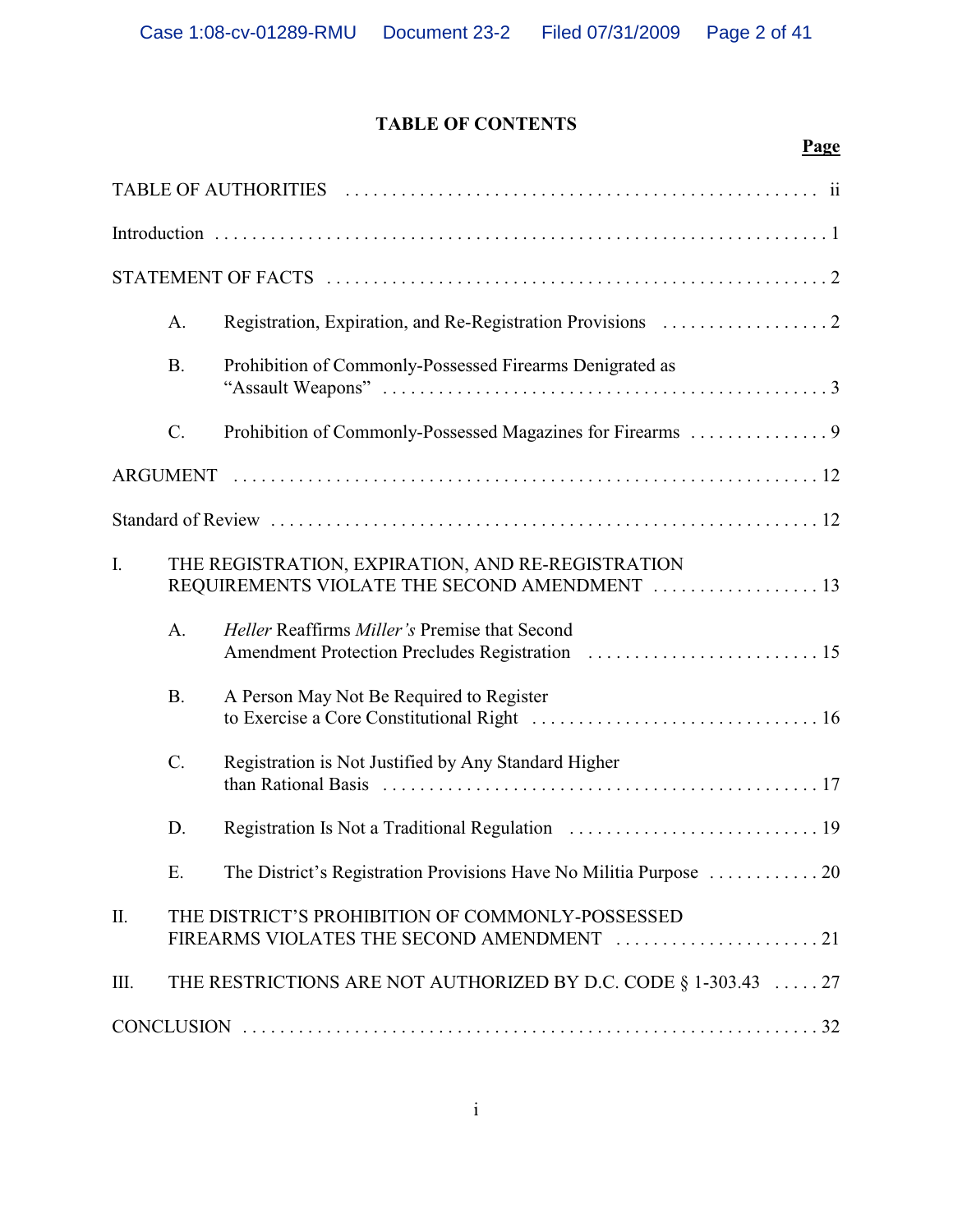# **TABLE OF AUTHORITIES\***

# **CASES Page**

| Christian Knights of the Ku Klux Klan Invisible Empire, Inc. v. District of Columbia, |
|---------------------------------------------------------------------------------------|
|                                                                                       |
|                                                                                       |
|                                                                                       |
|                                                                                       |
| District of Columbia v. John R. Thompson Co., Inc., 346 U.S. 100 (1953)  28           |
|                                                                                       |
|                                                                                       |
| Harper v. Virginia State Board of Elections, 383 U.S. 663 (1966)  19                  |
|                                                                                       |
| La Forest v. Board of Commissioners of the District of Columbia,                      |
| Maryland & D.C. Rifle & Pistol Association v. Washington,                             |
|                                                                                       |
|                                                                                       |
|                                                                                       |
|                                                                                       |
|                                                                                       |

Authorities upon which we chiefly rely are marked with asterisks. \*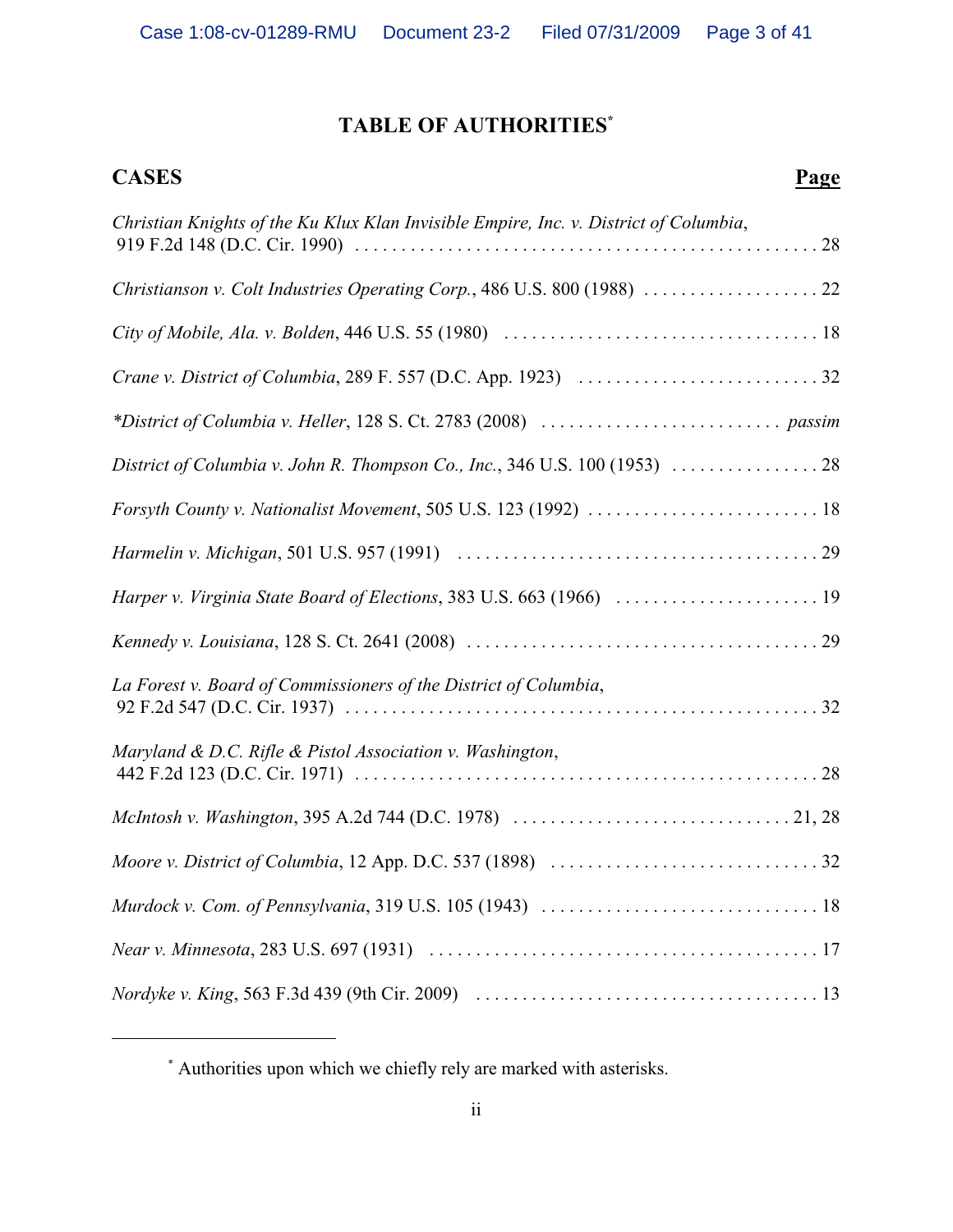| *Parker v. District of Columbia, 478 F.3d 370 (D.C. Cir. 2007), aff'd,                         |
|------------------------------------------------------------------------------------------------|
|                                                                                                |
|                                                                                                |
|                                                                                                |
|                                                                                                |
|                                                                                                |
|                                                                                                |
|                                                                                                |
|                                                                                                |
|                                                                                                |
|                                                                                                |
| United States v. Carolene Products Co., 304 U.S. 144, 58 S. Ct. 778,                           |
| United States v. Emerson, 270 F.3d 203 (5th Cir. 2001), cert. denied, 536 U.S. 907 (2002) . 13 |
|                                                                                                |
|                                                                                                |
|                                                                                                |
| Valley Forge Christian College v. Americans United for Separation of                           |
|                                                                                                |
| Watchtower Bible & Tract Society of New York, Inc. v. Village of Stratton,                     |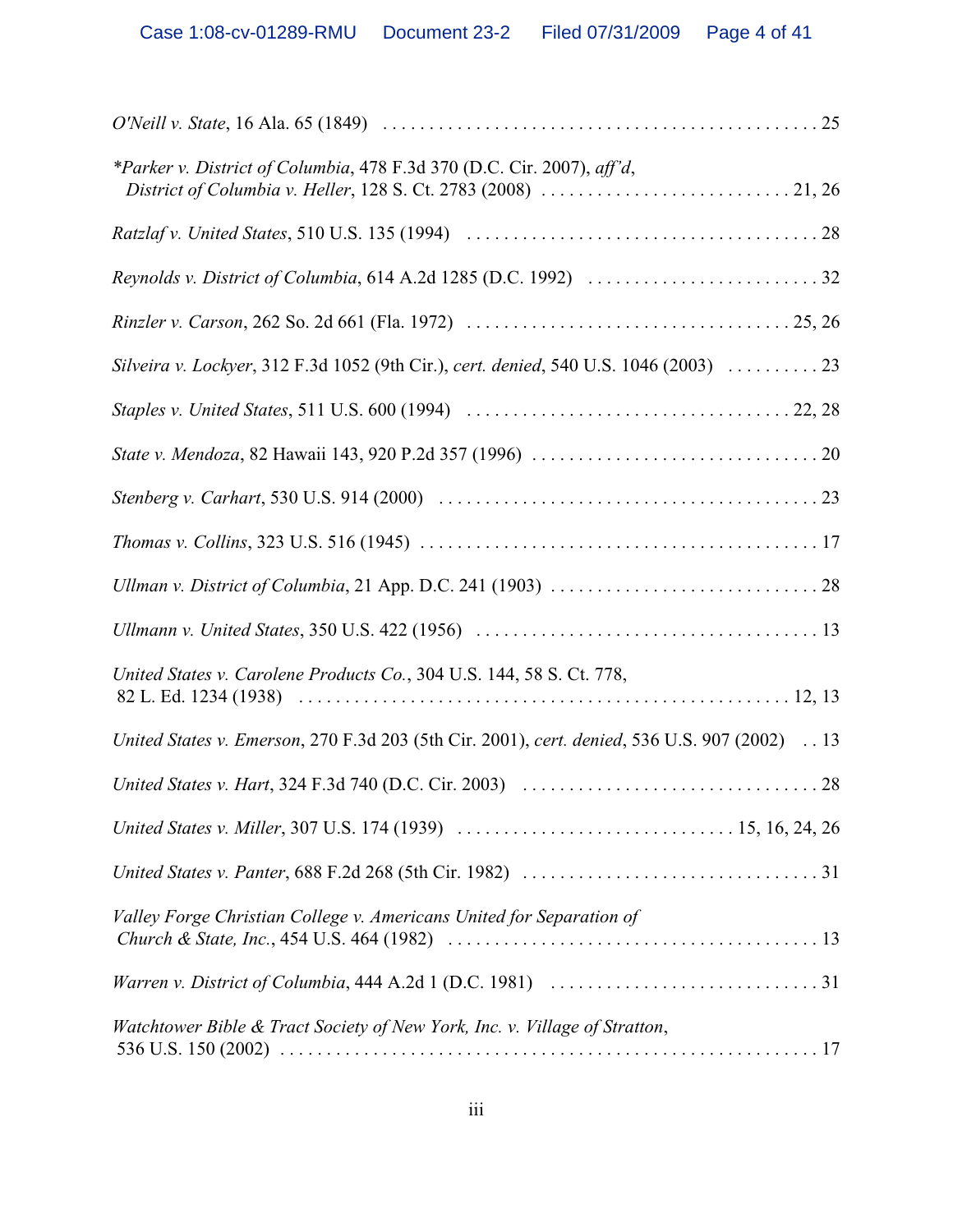# **CONSTITUTION**

# **STATUTES**

| Brady Handgun Violence Prevention Act, P.L. 103-159, 107 Stat. 1536 (1993)  14, 31      |
|-----------------------------------------------------------------------------------------|
|                                                                                         |
|                                                                                         |
|                                                                                         |
|                                                                                         |
|                                                                                         |
| Protection of Lawful Commerce in Arms Act, P.L. 109-92, 119 Stat. 2095 (2005). 30       |
| Violent Crime Control and Law Enforcement Act, P.L. 103-322, 108 Stat. 1796 (1994),  22 |
|                                                                                         |
|                                                                                         |
|                                                                                         |
|                                                                                         |
|                                                                                         |
|                                                                                         |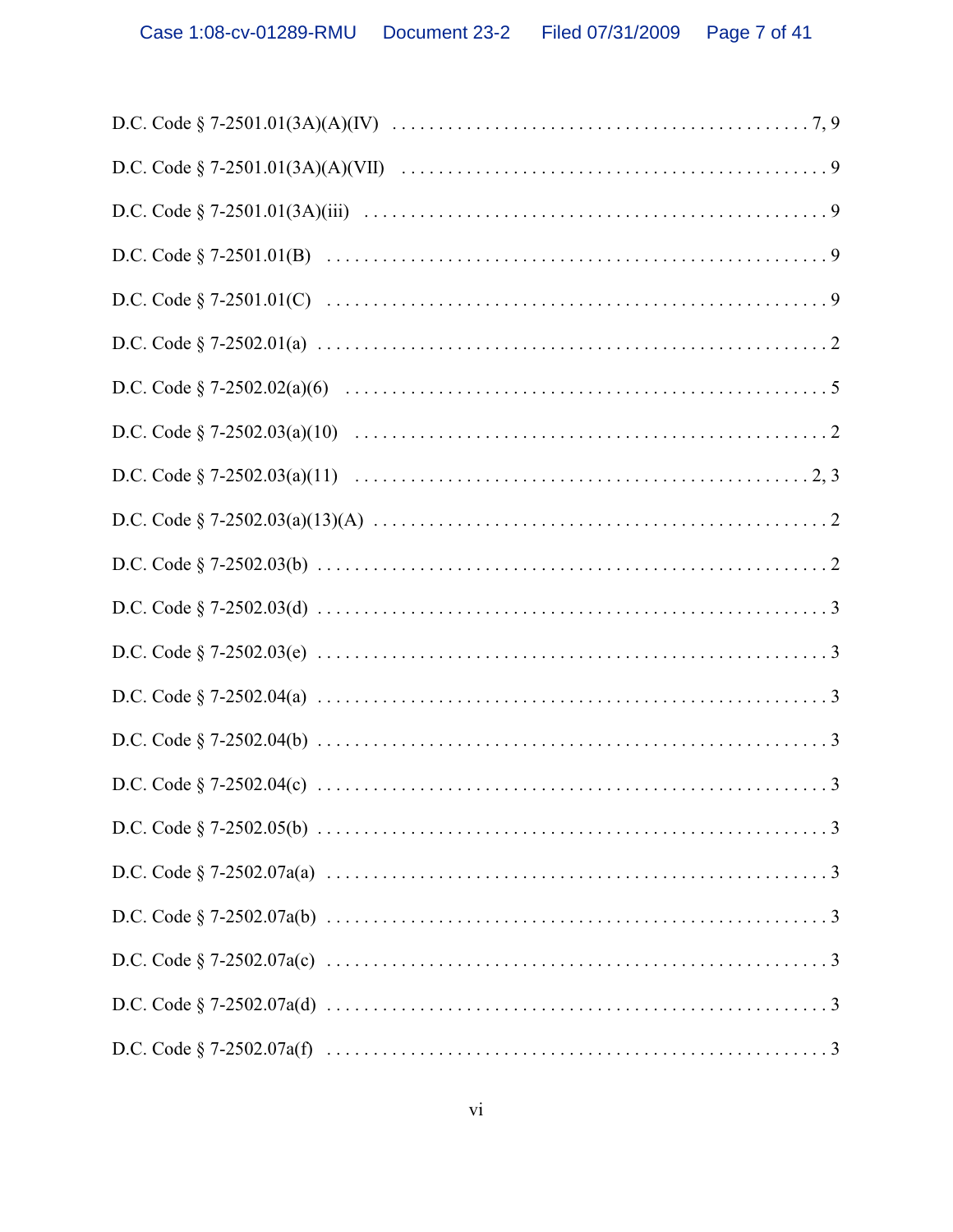# **OTHER AUTHORITIES**

| Bureau of Alcohol, Tobacco, Firearms & Explosives, State Laws & Published  |  |
|----------------------------------------------------------------------------|--|
|                                                                            |  |
|                                                                            |  |
| H. Johnson, Small Arms Identification & Operation Guide Eurasian Communist |  |
|                                                                            |  |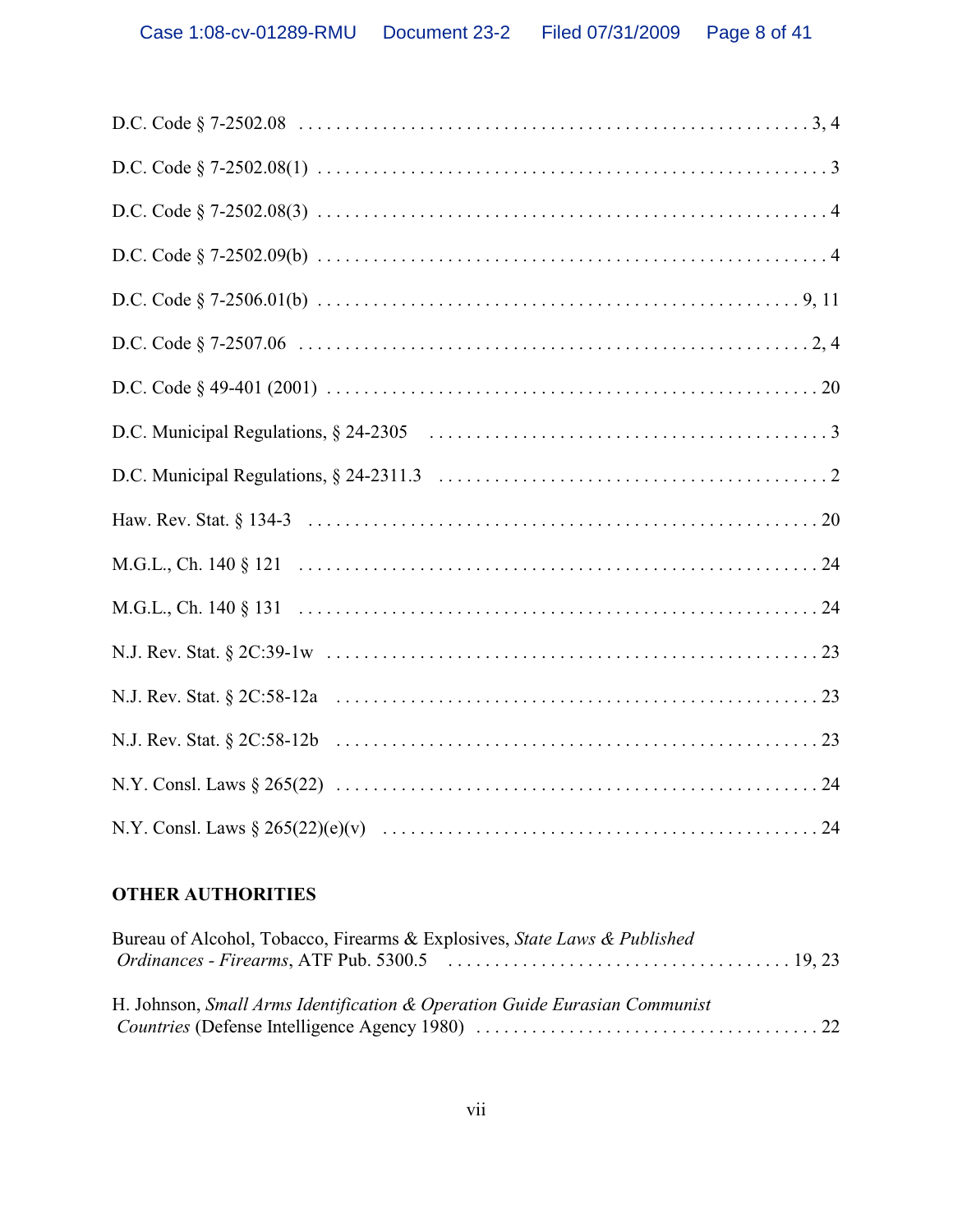| M. O'Shea, The Right to Defensive Arms after <i>District Of Columbia v. Heller</i> , |  |
|--------------------------------------------------------------------------------------|--|
|                                                                                      |  |
| S. Halbrook, Firearms Law Deskbook: Federal and State Criminal Practice              |  |
|                                                                                      |  |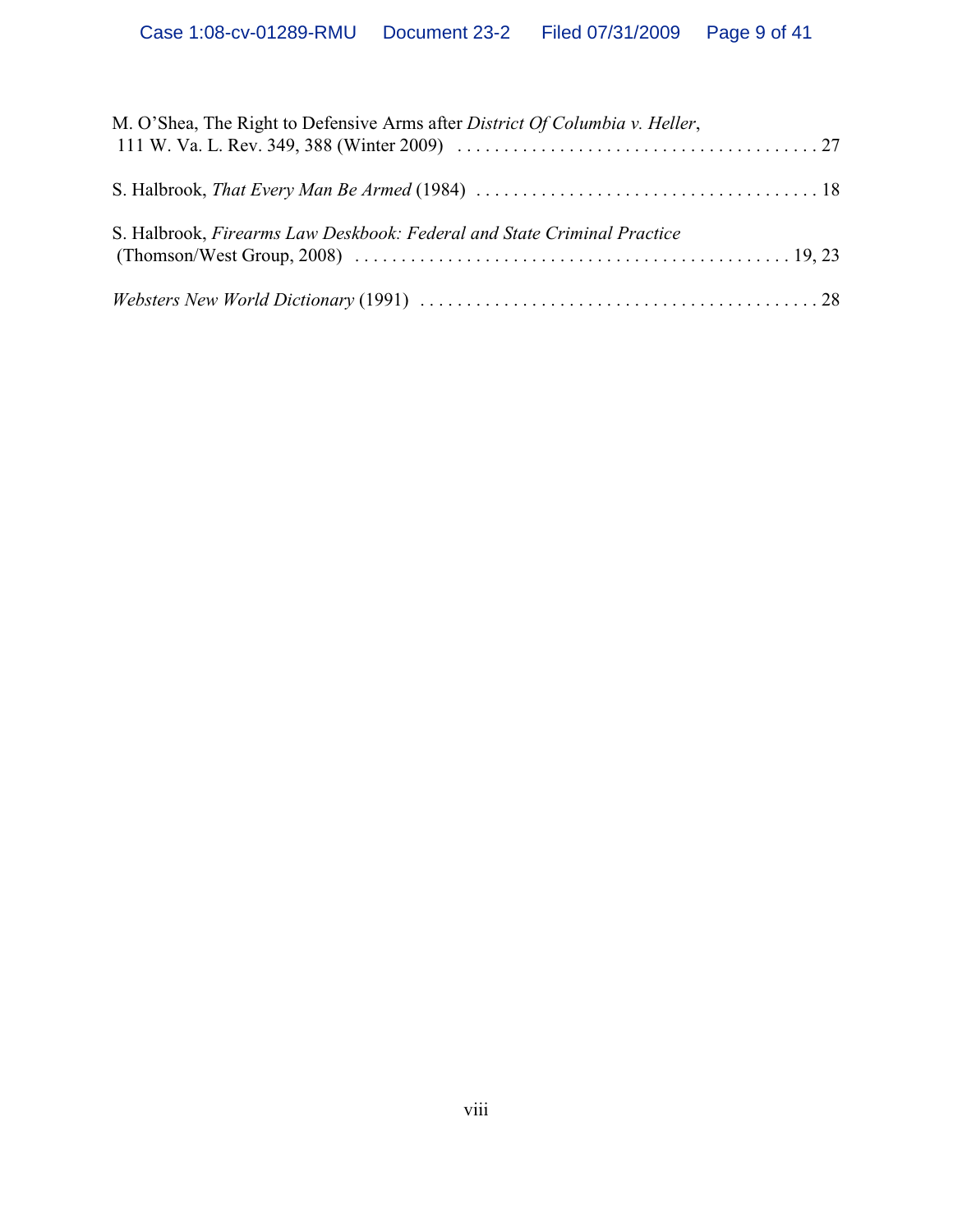### **Introduction**

This is a challenge under the Second Amendment to the U.S. Constitution to certain provisions of the District of Columbia's Firearms Control Amendment Act of 2008 (hereafter "the Act"), which Mayor Fenty signed on December 28, 2008, and which became effective on April 1, 2009. Statement of Undisputed Material Fact ("UMF") 1. The Act was preceded by now-expired or repealed ordinances enacted in the wake of *District of Columbia v. Heller*, 128 S. Ct. 2783 (2008), which held that the Second Amendment right of the people to keep and bear arms prohibits the District from banning firearms which are commonly kept for lawful purposes and which invalidated the District's handgun ban.<sup>1</sup>

Plaintiffs challenge the Act's provisions requiring that all firearms be registered, providing that the registrations expire after three years, and requiring that they be re-registered. Plaintiffs also challenge the Act's prohibitions on possession of what it calls "assault weapons" and on magazines holding over ten rounds, which are commonly possessed throughout the United States by lawabiding persons for lawful purposes. These provisions raise not only Second Amendment issues but also whether they are authorized by Congress' delegation to the District to enact "usual and reasonable" regulations regarding firearms.

<sup>&</sup>lt;sup>1</sup>After *Heller* was decided, the District continued to prohibit most handguns, based on an unusual definition of semiautomatic pistols as "machine guns." After this litigation ensued, it repealed that prohibition but enacted the instant ordinance, which included a prohibition on possession of any pistol which is not listed on a certain California Roster. That prohibition has been ameliorated by promulgation of rules which render moot the issues raised thereunder, both in this case and in *Tracey Hanson et al. v. District of Columbia*, No. 09-CV-0454-RMU, with which this case was consolidated. Another issue was the Act's definition of "assault weapon" to include reference only to the designer's name, which has been rendered moot by a regulation requiring similarity to a specific model or feature.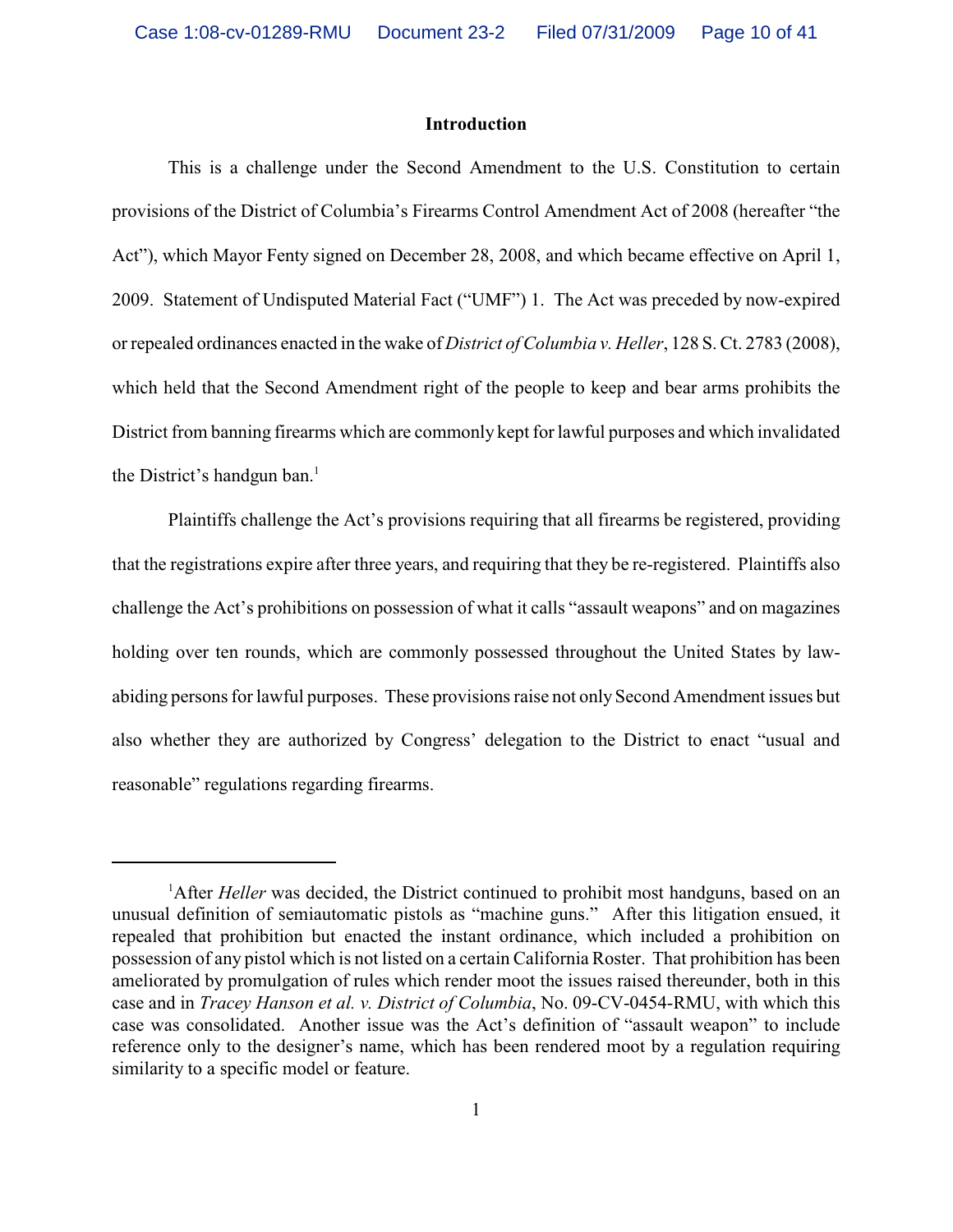#### **STATEMENT OF FACTS**

#### **A. Registration, Expiration, and Re-Registration Provisions**

The District requires that a person register to exercise Second Amendment rights: "no person . . . shall possess or control any firearm, unless the person . . . holds a valid registration certificate for the firearm." D.C. Code § 7-2502.01(a). Violation is punishable by one year's imprisonment and a \$1,000 fine, and by five year's imprisonment and a \$5,000 fine for a second offense. § 7-2507.06.<sup>2</sup>

The Act added onerous new requirements to pre-*Heller* law making it far more burdensome to register a firearm of any kind with the Metropolitan Police Department (MPD). To register a firearm, the applicant must demonstrate knowledge of D.C. firearms laws, including the use and handling of firearms in accord with tests prescribed by the MPD. § 7-2502.03(a)(10). The applicant must pass a written test, of a type and content "at the sole discretion" of the MPD. D.C. Municipal Regulations § 24-2311.3. The applicant must have "vision better than or equal to that required to obtain a valid driver's license . . . ." D.C. Code  $\S$  7-2502.03(a)(11). The applicant must complete a training course by a certified instructor with at least one hour of firing training at a firing range and four hours of classroom instruction.  $\S$  7-2502.03(a)(13)(A). No public firing range exists in the District. UMF 2.

The applicant must disclose, *inter alia*, any business or occupation in which he or she has engaged the previous five years, the intended use of the firearm, and "Such other information as the Chief determines is necessary to carry out the provisions of this unit." § 7-2502.03(b).

The applicant must be fingerprinted, submit photographs, and appear in person with the

<sup>&</sup>lt;sup>2</sup>All citations are to the D.C. Code unless otherwise noted.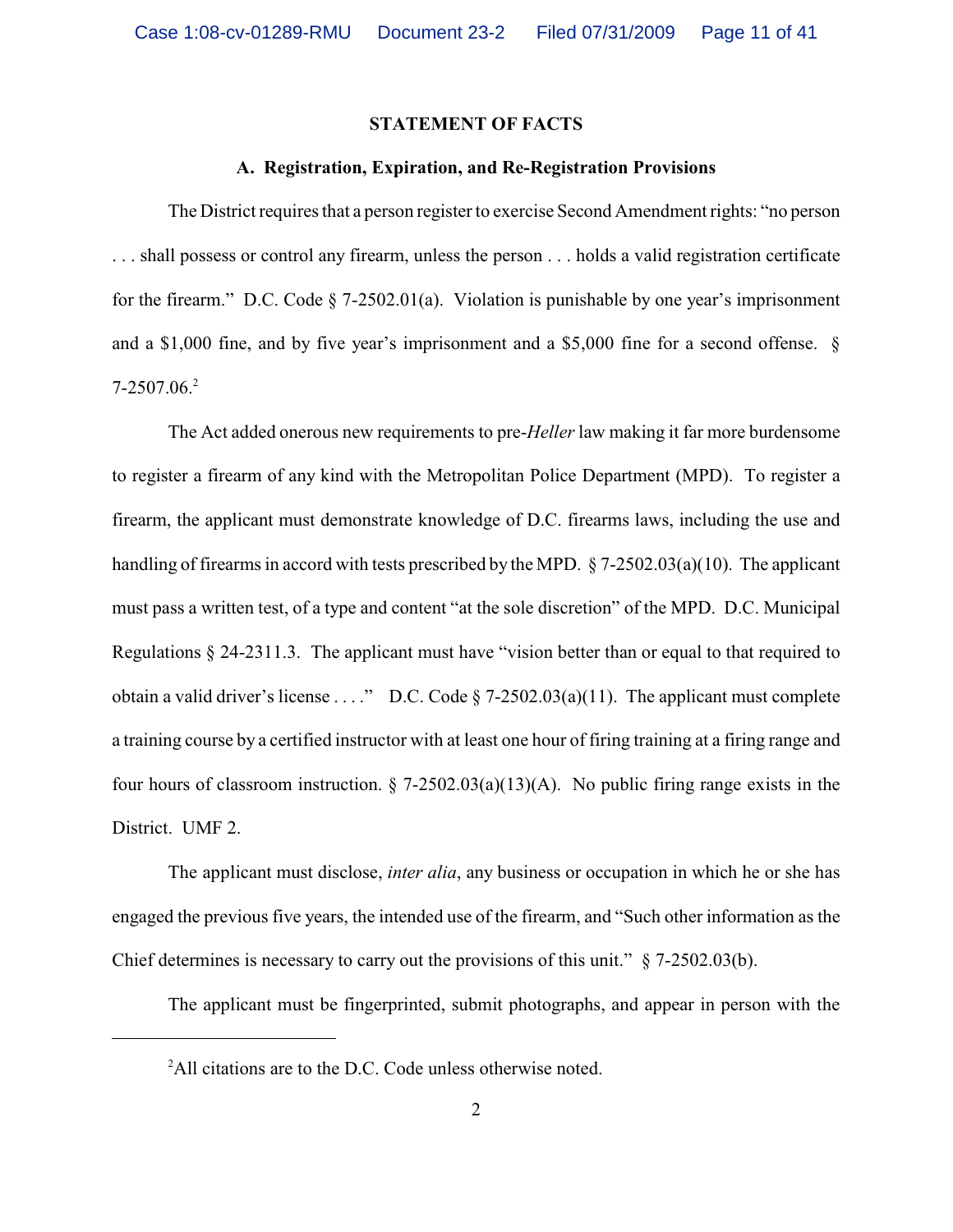firearm as directed by the Chief.<sup>3</sup> § 7-2502.04(a)-(c). Further, the "Chief shall require any registered pistol to be submitted for a ballistics identification procedure and shall establish a reasonable fee for such procedure."  $\S$  7-2502.03(d). The applicant must also pay "a nonrefundable fee to be established by the Mayor . . . ." § 7-2502.05(b). No limit is set on the amount of either fee.

"The Chief shall register no more than one pistol per registrant during any 30-day period," with an exception for new residents.  $\S$  7-2502.03(e). That multiplies the fees to pay and the burdens to undergo. By application dated July 6, 2009, Plaintiff Jordan applied to register a Model 59 S&W pistol to be used for "personal protection, sporting activities, recreation," and paid the required fees therefor. The MPD issued the registration on the same date. UMF 8. Jordan stores outside the District two other pistols which he wished to apply to register at the same time as the above application, but could not do so because of the above prohibition. As a result, he is required to undertake the effort and expense of submitting registration applications on two more occasions, with a minimum 30-day period between the dates on which the Chief registers each pistol. UMF 9.

Registration certificates expire every 3 years and must be renewed. § 7-2502.07a(a), (b). To renew, the applicant must submit a statement attesting to his or her possession of the firearm, address, and "continued compliance with all registration requirements . . . ." § 7-2502.07a(c). However, this duplicates information alreadyin the original registration and in anynotice of changed information filed pursuant to existing § 7-2502.08(1). The applicant "may be charged a reasonable fee" for the renewal. § 7-2502.07a(f). No limit is set on the amount of the fee. A new background check is required every 6 years. § 7-2502.07a(d).

 $3$ At least two appearances are required – the initial application process and, after notification by mail, the completion of the process. No time limit is prescribed. D.C. Municipal Regulations, §§ 24-2305 *et seq*.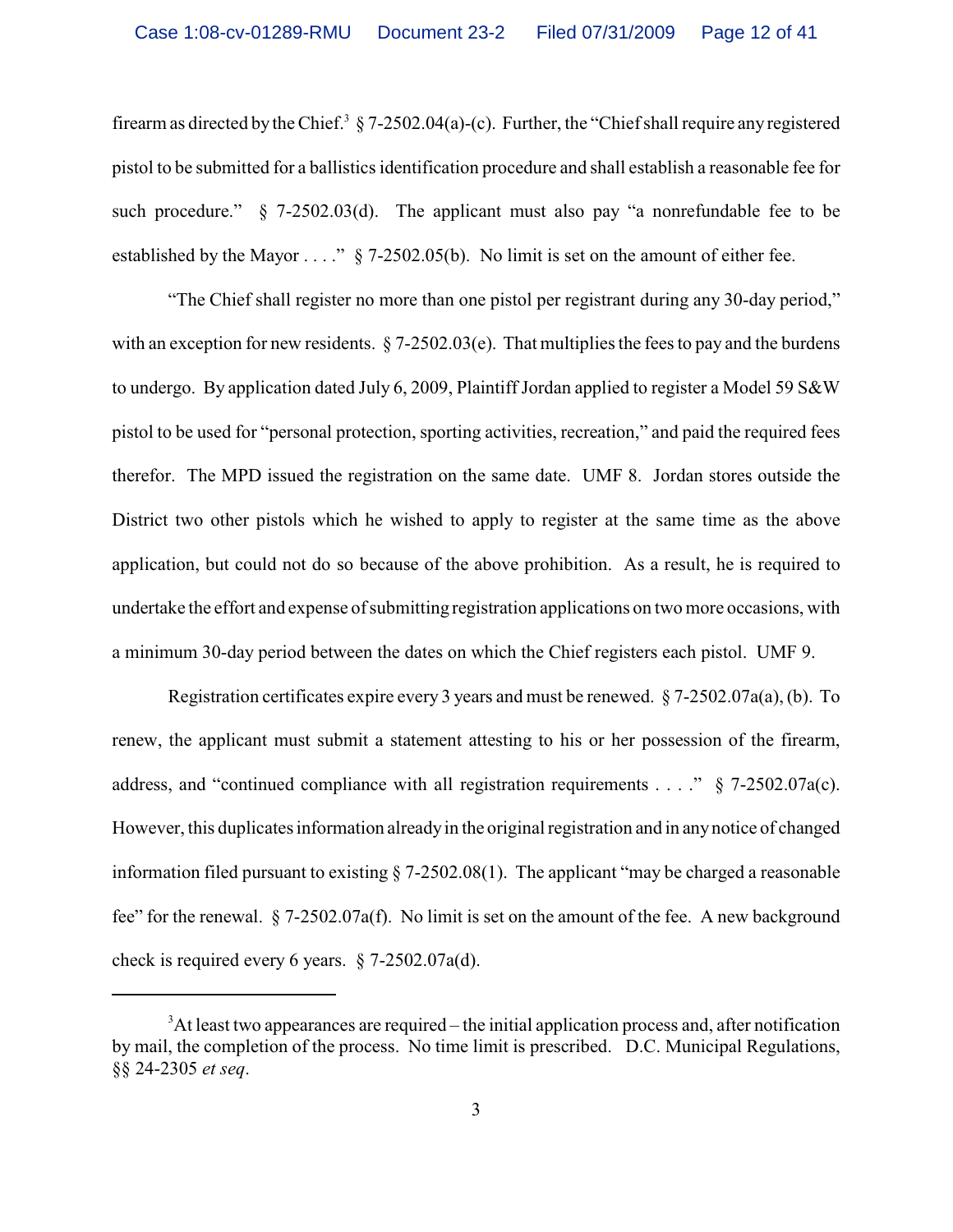Each registrant must: "Have in his possession, whenever in possession of a firearm, the registration certificate for such firearm, and exhibit the same upon the demand of a member of the Metropolitan Police Department, or other law enforcement officer." § 7-2502.08(3).

"In addition to any other criminal or civil sanctions that may be imposed, including section 706 [*sic*]," a registrant is subject to the following for any "violation or omission of the duties . . . imposed by section 208 [D.C. Code § 7-2502.08]": (1) for the first instance, a fine of \$100; (2) for the second, a fine of \$500, revocation of the registration, and prohibition of possessing a firearm for five years; and (3) for the third, a fine of \$500, revocation of the registration, and a permanent prohibition on possessing any firearm. § 7-2502.09(b).

Thus, a registrant may be prohibited from firearm possession for failure to notify the Chief of any change, *e.g.*, his or her occupation, or for failure to exhibit a registration certificate on the demand of a law enforcement officer. If a registration expires and is inadvertently not renewed, possession of an unregistered firearm is punishable by one year's imprisonment and a \$1,000 fine, and by five year's imprisonment and a \$5,000 fine for a second offense. § 7-2507.06.

The registration requirements cause Plaintiffs to incur expenses, to suffer burdens, and cost them time to exercise the constitutional right to keep arms. The burdensome nature of the requirements is exemplified by Plaintiff Mark Snyder, who wished to purchase a .22 caliber bolt action target rifle. UMF 3. On January 20, 2009, he was advised of the registration requirements by the MPD. UMF 4. He ordered the rifle from a dealer. On February 2, he received the registration paperwork from the MPD, filled it out and sent it to the dealer, who returned it on February 11. UMF 5. On February 17, he attempted to deliver his registration paperwork to the MPD, which informed him that he would have to take the firearms course. He then placed telephone calls to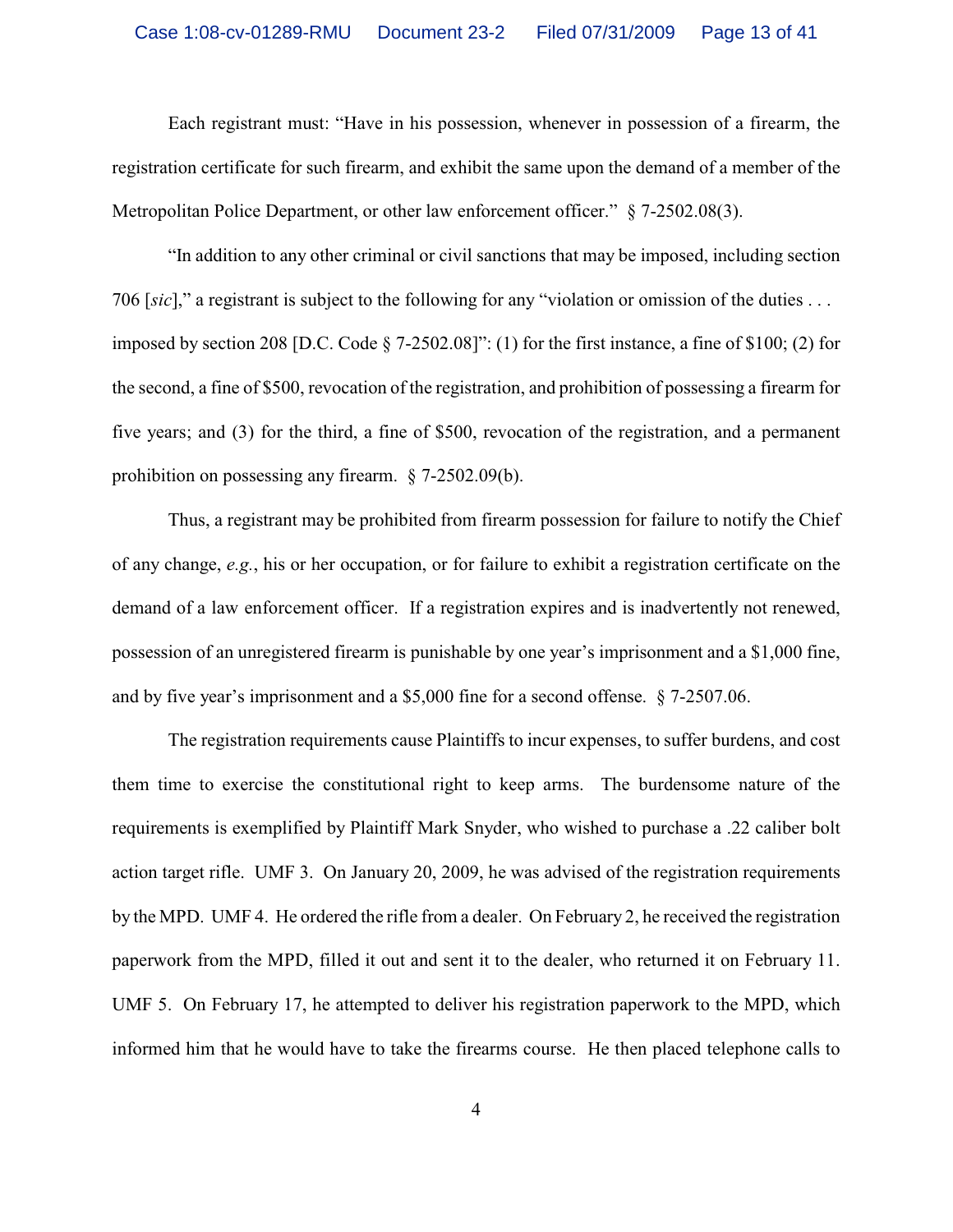persons on the District's certified instructors roster and left messages. On February 19, at the MPD, he took the required written test, submitted fingerprints, completed the mental health form, and paid the fees. On February 21, he paid \$125 and took the D.C.-approved course consisting of four hours of class and one hour of range time. The course consisted of handgun training. On February 25, he called the MPD to learn that his registration was approved and proceeded to the MPD to pick up the registration papers. UMF 6.

Finally, he returned to the dealer, which conducted a records check on him for criminal convictions, mental disability, or other prohibited category under the National Instant Background Check System (NICS), 18 U.S.C. § 922(t), and then transferred the rifle to him. UMF 7.

## **B. Prohibition of Commonly-Possessed Firearms Denigrated as "Assault Weapons"**

The Act prohibits possession of a wide array of commonly-possessed rifles, shotguns, and pistols which it calls "assault weapons." "A registration certificate shall not be issued for a: . . . (6) An assault weapon . . . ." D.C. Code § 7-2502.02(a)(6).

"Assault weapon" is defined to include firearms with specified model names and others with certain generic features.  $\S$  7-2501.01(3A)(A). The list begins with: "(I) All of the following specified rifles," following which are named models such as "Colt AR-15 series" and "Armalite AR-180." The term also includes: "(VIII) All other models within a series that are variations, with minor differences, of those models listed . . ., regardless of the manufacturer . . . ."

The term "Colt AR-15 series" refers to different models of a rifle manufactured by Colt's Defense and its predecessor companies. "AR-15" is commonly used as a generic term to describe the same or similar rifles made by other manufacturers. UMF 10.

AR-15 rifles are semiautomatic, meaning that they are designed to fire only once when the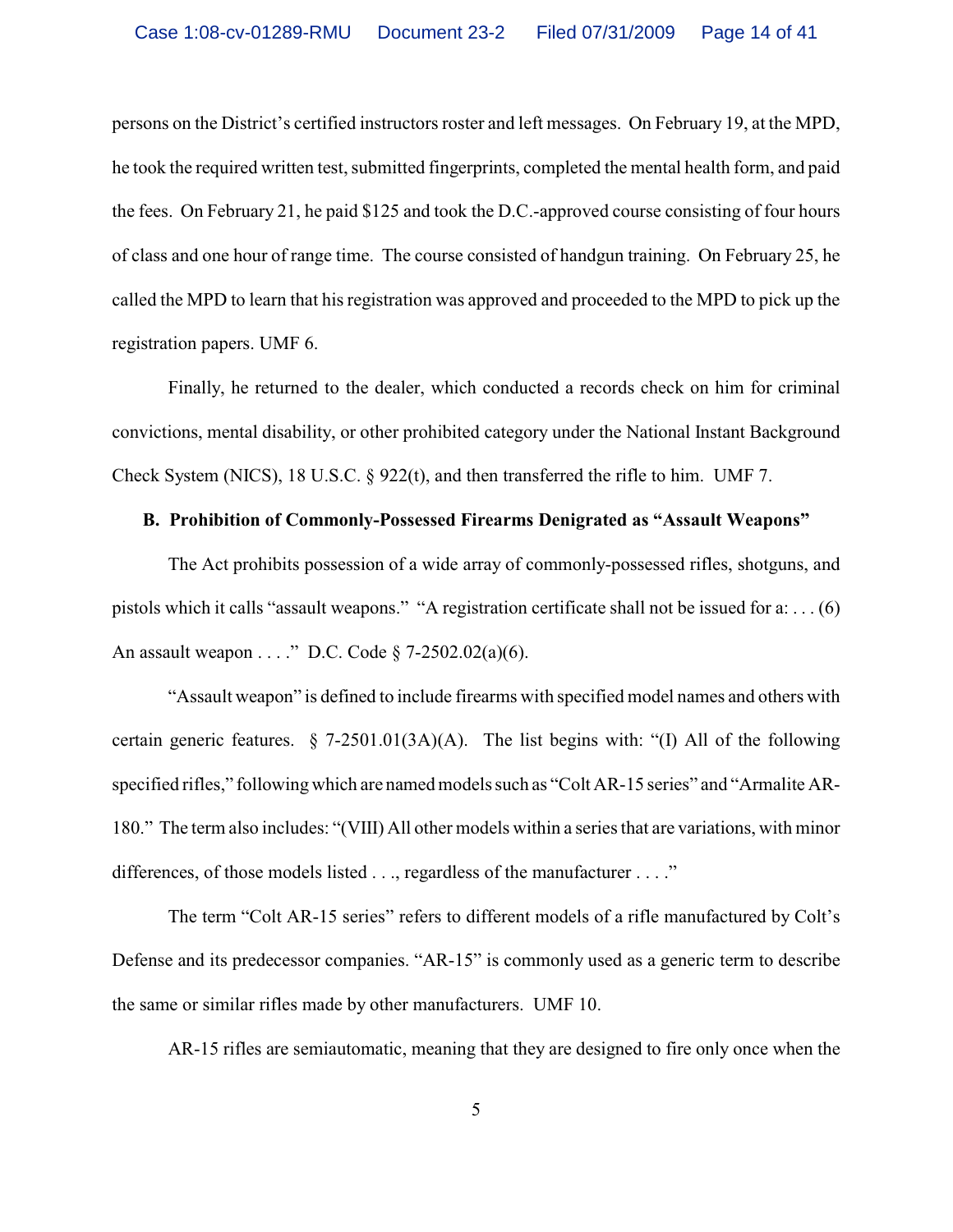trigger is pulled. They have the capacity to accept a detachable magazine. Standard magazines hold 20 or 30 rounds of ammunition, but magazines of other capacities are also available. They also have a pistol grip typically 3¾ to 4 inches in length that protrudes at a rearward angle beneath the action of the rifle. UMF 11.

Since being introduced in 1963, roughly two million AR-15 type rifles have been manufactured. UMF 12. AR-15s accounted for 14.4 percent of rifles made in the U.S. for the domestic market in 2007. UMF 13. A projected 2,145,162 AR-15 type rifles will have been produced and not exported from 1986 through 2009. UMF 14.

Plaintiff Heller applied to register a Bushmaster XM-15-E2S .223 caliber rifle, "For use in the Civilian Marksmanship Program [CMP]." The MPD found it to be an "assault weapon" and denied the application. The rifle resembles a "Colt AR-15 series" rifle or "variation, with minor differences" thereof, and has "a pistol grip that protrudes conspicuously beneath the action of the weapon." UMF 15.

Such rifles are eligible for use in, and are widely used in, the CMP. Heller has received training by the CMP and has been issued a certificate of completion. UMF 16. The CMP functions, as provided by 36 U.S.C. § 40722:

(1) to instruct citizens of the United States in marksmanship; (2) to promote practice and safety in the use of firearms; [and] (3) to conduct competitions in the use of firearms and to award trophies, prizes, badges, and other insignia to competitors . . . .

"In carrying out the Civilian Marksmanship Program, the corporation shall give priority to activities that benefit firearms safety, training, and competition for youth and that reach as many youth participants as possible." *Id*. § 40724.

6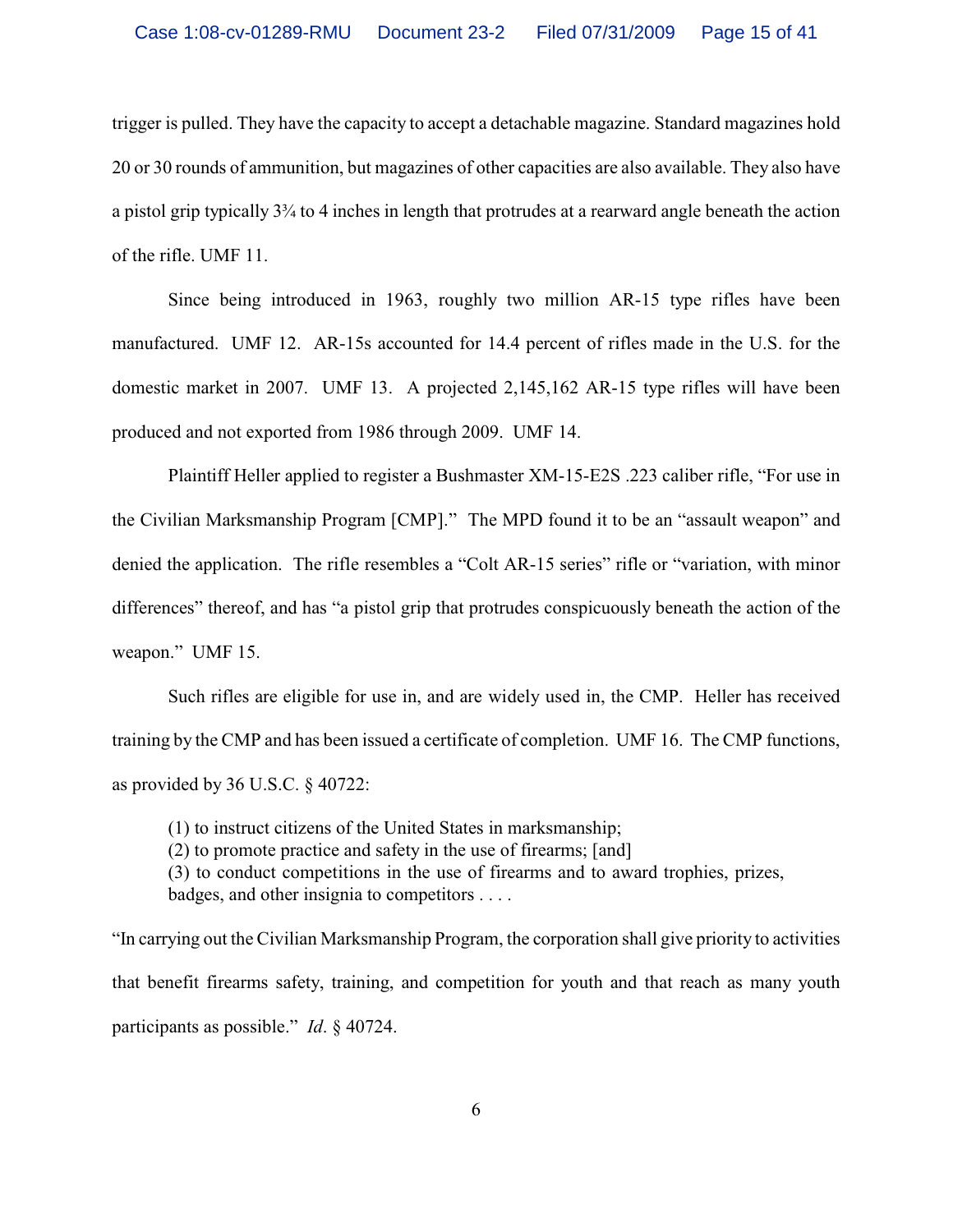Plaintiff Jordan applied to register an Armalite AR-180 .223 caliber rifle to be used for "personal protection." The MPD found it to be an "assault weapon" and denied the application. UMF 17.

The Armalite AR-180 is a semiautomatic rifle which uses a detachable magazine and has a pistol grip that protrudes about 4 inches beneath the action. Rifles of this type are commonly possessed for protection, target shooting, competitions, and sporting purposes. UMF 18.

"Assault weapon" is further defined as: "A semiautomatic, [sic] rifle that has the capacity to accept a detachable magazine and any one of the following:", following which are generic listings including "(aa) A pistol grip that protrudes conspicuously beneath the action of the weapon; (bb) A thumbhole stock; (cc) A folding or telescoping stock . . . ." D.C. Code  $\S$  7-2501.01(3A)(A)(IV).

Plaintiff Carter applied to register an LMT Defender 2000 .223 caliber semiautomatic rifle, which has a pistol grip that protrudes beneath the action of the weapon and a telescoping stock, to be used for "recreational activity, NRA range." The MPD found it to be an "assault weapon" and denied the application. UMF 19.

This type of pistol grip allows the rifle to be accurately shot from the shoulder without excessive muzzle rise.<sup>4</sup> In his Marine Corps training, Carter was instructed to fire the M16 (which has a similar pistol grip) only from the shoulder and was never trained to fire it from the hip. UMF 20. Neither the pistol grip nor the telescoping stock makes the rifle more powerful or dangerous. Numerous persons possess such rifles throughout the United States for target shooting and other lawful purposes. UMF 21.

<sup>&</sup>lt;sup>4</sup>Protruding pistol grips are used on single-shot Olympic air rifles and .22 caliber rifles. UMF 22.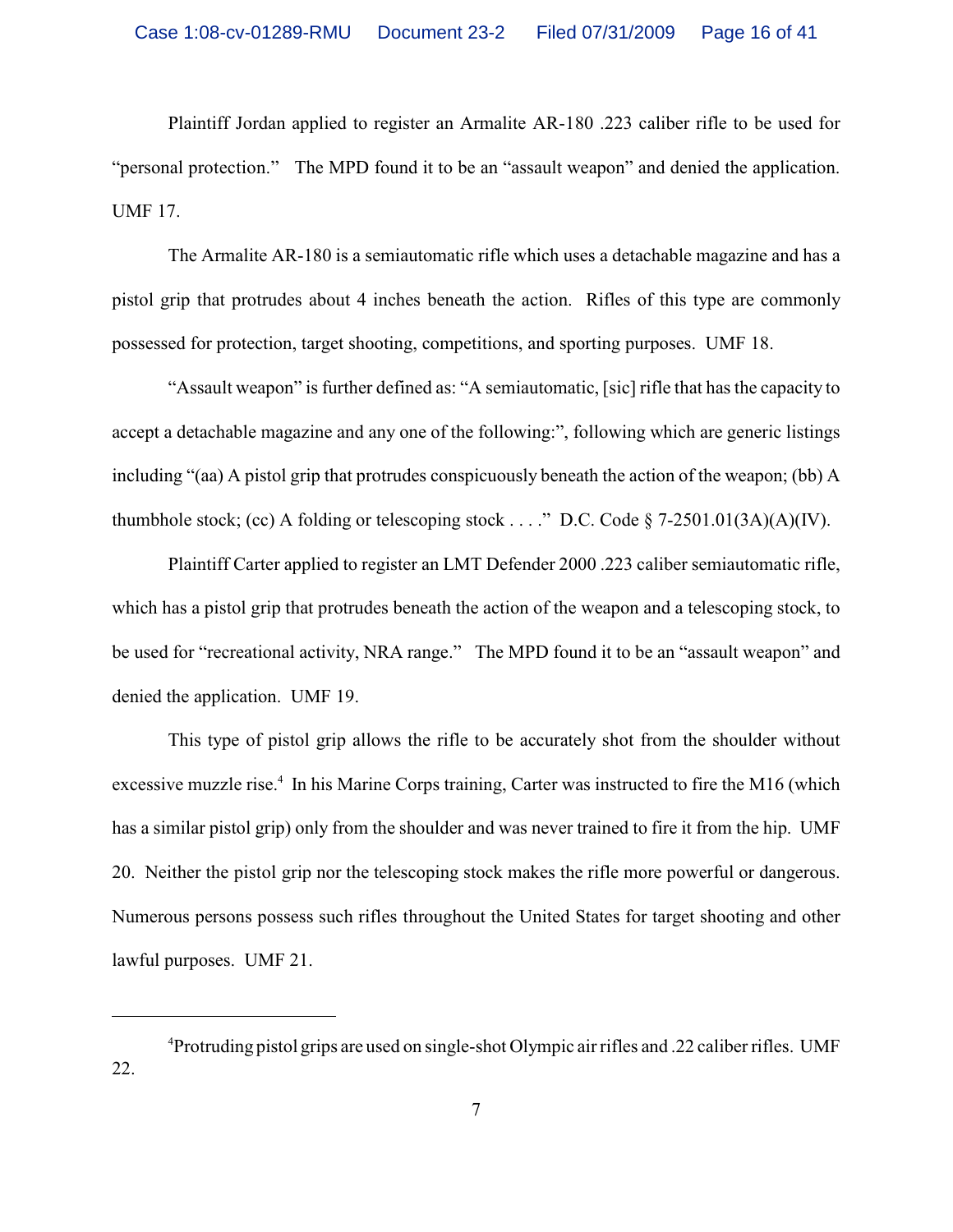The ArmaLite AR-180, M15, and AR-10 semiautomatic rifles are similar in design and function to the Colt AR-15 rifle. UMF 23. These rifles have a pistol grip typically 3 3/4 to 4 inches in length that protrudes at a rearward angle beneath the action of the rifle. The pistol grip, in conjunction with the straight-line stock, allows the rifle to be fired accurately from the shoulder with minimal muzzle-rise. Most AR-15 rifles have fixed stocks, but some have a telescoping stock which allows adjustment to the person's physique. UMF 24.

ArmaLite has manufactured approximately 100,000 M15 rifles/rifle receivers, 45,000 AR-10 rifles/rifle receivers, and 10,000 AR-180 rifles. Another 10,000 AR-180 rifles were imported into the United States. UMF 25.

The ArmaLite M15, AR-180, and AR-10 rifles are commonly possessed for law enforcement, sport (including target shooting, both informally and in formal competitions), and security, including personal protection in the home. Features allowing varied iron and optical sights further reflect their increased use in sport and hunting. UMF 26. The accuracy and light recoil of these rifles make them extremely useful for hunting small and medium-sized game and varmint hunting. UMF 28.

Because of their accuracy, the ArmaLite M15 rifle and the AR 10 rifle have almost totally replaced preceding models at the National Matches and other formal target shooting venues. The M15 and similar models are the main Service Rifle in formal competition these days. Their use in less formal target shooting is widespread. UMF 27.

ArmaLite has experienced a broad acceptance of these rifles for security and personal protection purposes both among police and private owners due to both operational and safety concerns. A carbine or rifle provides better accuracy than a handgun, and the small caliber round of the M15 and AR-180 tends to break up rather than penetrate multiple walls and objects. UMF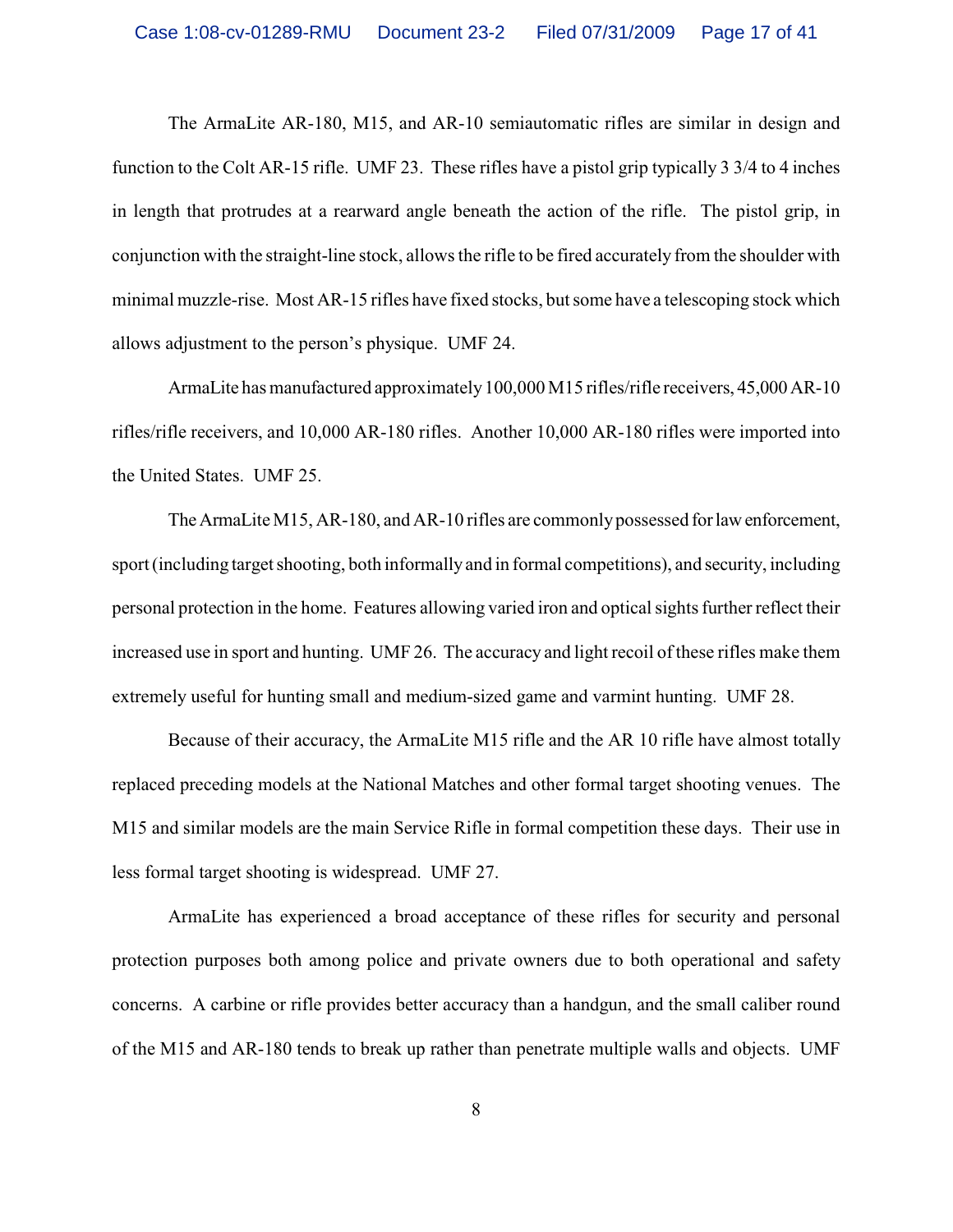29.

The term "assault weapon" is also defined to include: "Any firearm that the Chief may designate as an assault weapon by rule, based on a determination that the firearm would reasonably pose the same or similar danger to the health, safety, and security of the residents of the District as those weapons enumerated in this paragraph." D.C. Code  $\S$  7-2501.01(3A)(A)(iii). This empowers the Chief to ban any firearm without regard to any defined feature.<sup>5</sup>

## **C. Prohibition of Commonly-Possessed Magazines for Firearms**

The Act enacted  $\S$  7-2506.01(b), which prohibits possession of any "large capacity ammunition feeding device," which includes any magazine or other device that "has a capacity of . . . more than 10 rounds of ammunition." Violation is punishable by a \$1,000 fine and one year in prison. § 7-2507.06.

Magazines that have a capacity of more than 10 rounds of ammunition are commonly sold with and are available for numerous makes and models of pistols and rifles. Such magazines are commonly possessed for self defense, target shooting, hunting, and sporting purposes. The Model 59 S&W pistol, for instance, was originally sold with a magazine holding 14 rounds of ammunition. As a result of D.C. Code  $\S$  7-2506.01(b), which prohibits possession of any magazine with a capacity of more than 10 rounds of ammunition, Plaintiff Jordan cannot possess such magazine in the District

<sup>&</sup>lt;sup>5"</sup>Assault weapon" is further defined to include firearms with specified features with no discernable nexus to dangerousness, *e.g.*, pistols which accept detachable magazines outside the pistol grip. § 7-2501.01(3A)(A)(V). Excluded are pistols designed for Olympic shooting events. § 7-2501.01(3A)(B), (C). No exemption exists for pistols designed for other types of target shooting events, hunting, or self defense. "Assault weapon" also includes shotguns with certain types of stocks and grips, or which accept a detachable magazine – which allows for safe unloading. § 7- 2501.01(3A)(A)(VI), (VII). All of these banned firearms fire exactly the same cartridges as those that are not banned.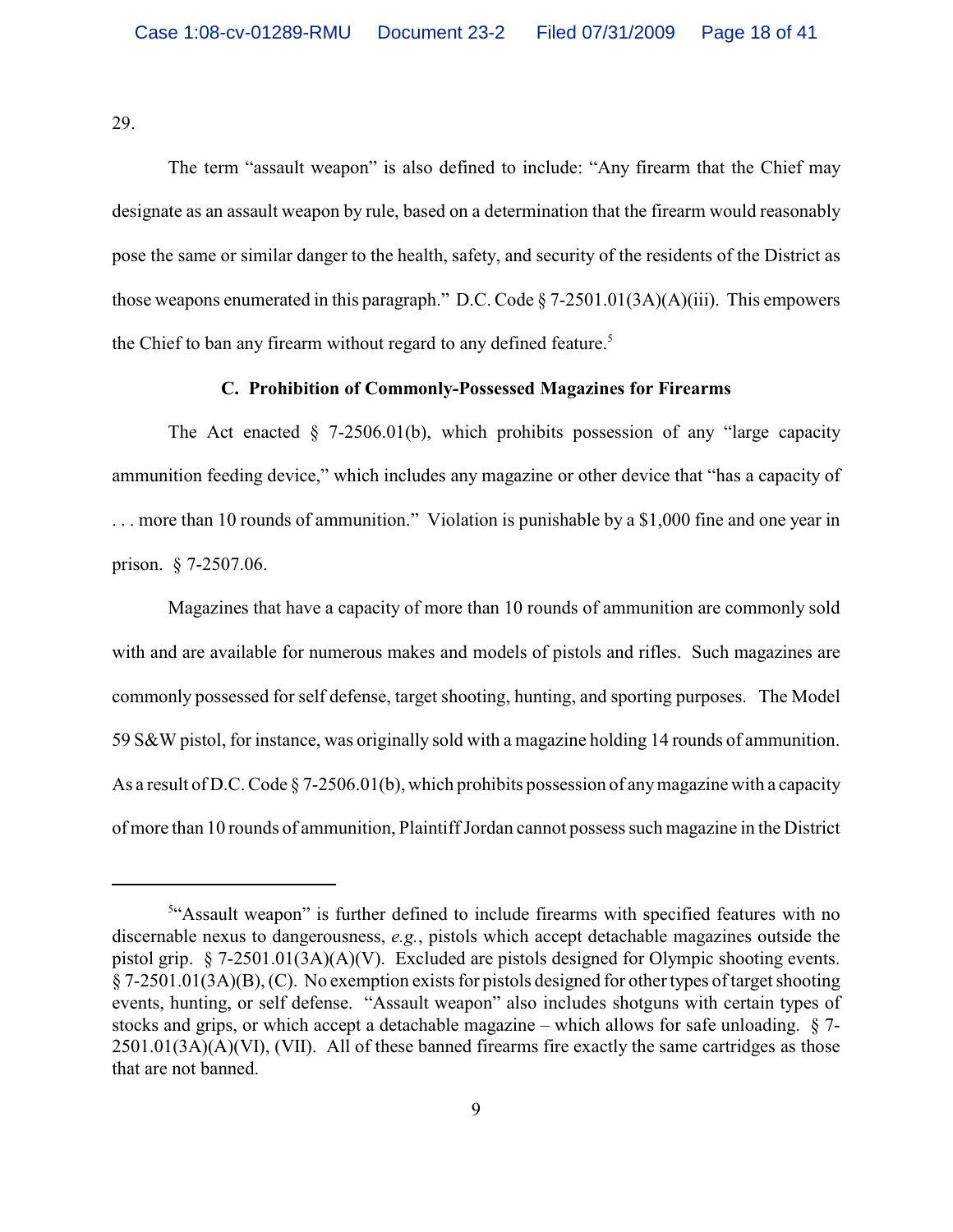but must keep it stored elsewhere. UMF 30.<sup>6</sup>

Many pistols and rifles are sold with magazines that hold more than 10 rounds, and such firearms are in wide use for self defense, target shooting, and other lawful purposes. UMF 32.

Ammunition feeding devices that have a capacity of more than 10 rounds of ammunition are typically detachable box magazines designed for semiautomatic rifles or semiautomatic pistols, or tubular magazines designed for .22 rimfire caliber rifles. Millions of such magazines have been manufactured in the United States and imported. Such magazines are widely available in the commercial market and are in common use throughout the United States. Magazines holding more than ten rounds are preferable for self protection, and are in common use for target shooting, competitions, and other sporting purposes. UMF 34.

Of 1.5 million handguns made in the United States and not exported in 2007, 77 percent were semiautomatic pistols. UMF 35. Standard magazines for very commonly owned semiautomatic pistols hold up to 17 rounds of ammunition. In 2007, about 2/3 of the 1.2 million pistols made and not exported were in calibers typically using magazines that hold over 10 rounds. UMF 36.

Beginning with the M1 Carbine, introduced in the 1940s, rifles capable of accepting detachable magazines holding more than 10 rounds, and typically equipped with such magazines, have been increasingly common among private citizens in our country. More than six million M1 Carbine series rifles have been made since their introduction in the 1940s, and the standard magazines for them hold 15 or 30 rounds. There are roughly two million AR-15 type rifles, and they are typically sold with between one and three standard magazines. More than 800,000 Ruger Mini-

<sup>&</sup>lt;sup>6</sup> Jordan is a Firearms Instructor certified by the National Rifle Association. He formerly held a Federal Firearms License to engage in the business of dealing in firearms in the District, and was agent for Glock when the MPD evaluated and purchased the Glock Model 17 pistol. UMF 31.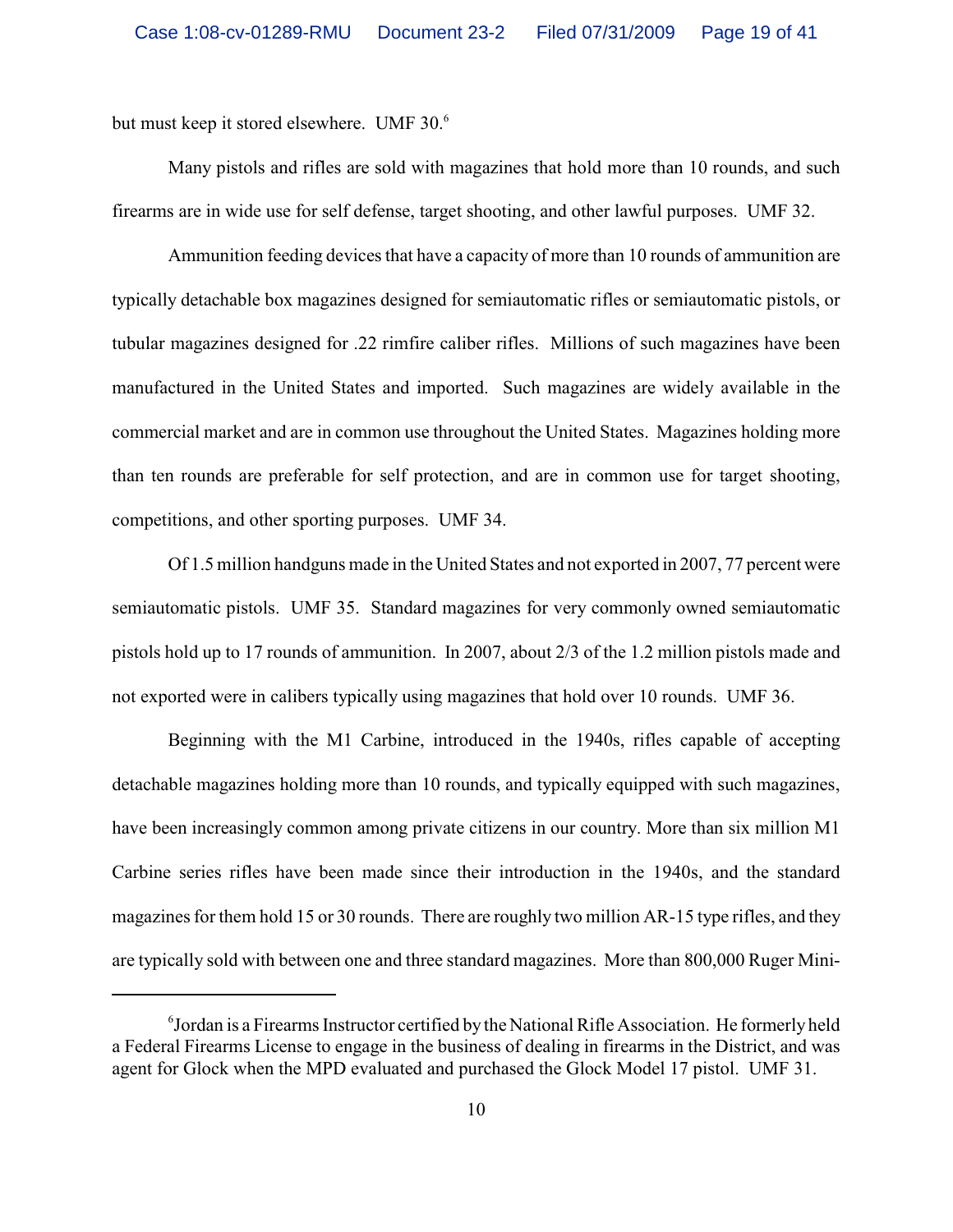14 series rifles have been produced since their introduction in 1974, and many are equipped with standard magazines of with a capacity of 20 or 30 rounds. Numerous other rifle makes and models also have the capacity to accept, and are commonly equipped with, magazines holding more than 10 rounds. UMF 37.

In addition to magazines sold with firearms, many more magazines are widely available on the open market. UMF 38.

As of 1994, an estimated 18 percent of civilian-owned firearms, including 21 percent of civilian-owned handguns, were equipped with magazines holding over ten rounds, and 25 million guns were equipped with such magazines. Some 4.7 million such magazines were imported during 1995-2000. UMF 39. As of 1994, an estimated 40 percent of the semiautomatic handgun models and a majority of the semiautomatic rifle models manufactured and advertised were sold with, or had a variation that was sold with, a magazine holding over 10 rounds. UMF 40.

The usefulness of magazines holding more than 10 rounds for lawful defense of self and others is demonstrated by the fact that they are issued to the police. In 1989, the MPD adopted the Glock 17 as its service pistol, magazines for which hold 17 rounds, and later adopted the Glock 19, magazines for which hold 15 rounds. UMF 41.

Plaintiff Heller applied to register a Sig Sauer P226 9mm pistol with a magazine capacity of 15 rounds of ammunition for "self-defense in the home."<sup>7</sup> The MPD disapproved the application because the "15 round ammunition capacity is defined as a 'large capacity ammunition feeding device' and exceeds 10 rounds as required by D.C. Code 7-2506.01(b))." UMF 42.

 $\mu$ Heller is a Special Police Officer in the District, which licensed him to carry a pistol. He has provided security for United States judges at the Thurgood Marshall Federal Judicial Center and for various federal officials at other buildings in the District. UMF 33.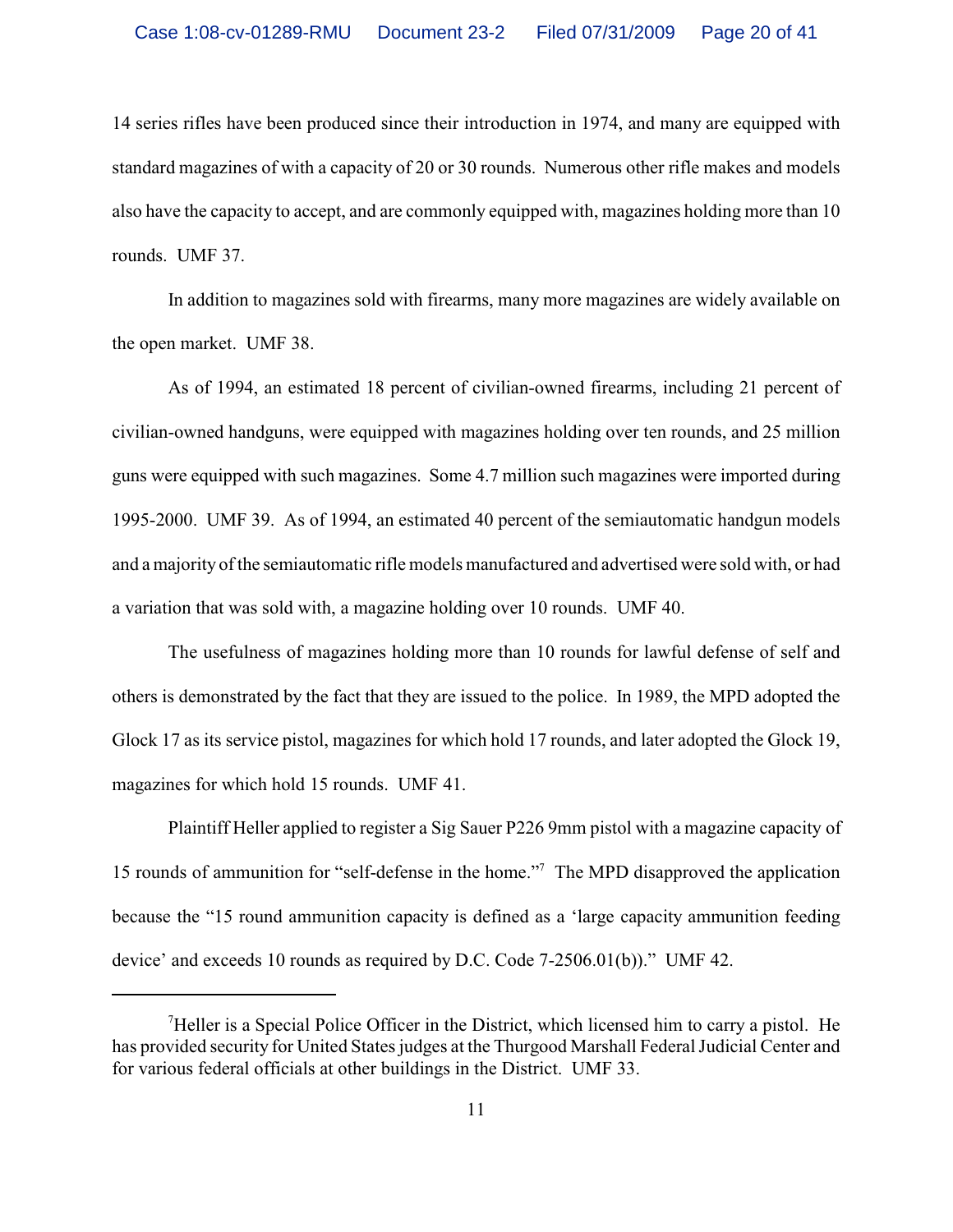#### **ARGUMENT**

#### **Standard of Review**

The Second Amendment right to keep arms is a fundamental right and restrictions thereon are subject to strict scrutiny. Blackstone "cited the arms provision of the [English] Bill of Rights as one of the fundamental rights of Englishmen." *Heller*, 128 S. Ct. at 2798. "By the time of the founding, the right to have arms had become fundamental for English subjects." *Id*.

"[T]he Second Amendment, like the First and Fourth Amendments, codified a *pre-existing* right. The very text of the Second Amendment implicitly recognizes the pre-existence of the right and declares only that it 'shall not be infringed.'" *Id*. at 2797. As with other fundamental rights, the explicit nature of "the right of the people" to have arms precludes application of the rational-basis standard of review. As *Heller* states:

Obviously, the same test could not be used to evaluate the extent to which a legislature may regulate a specific, enumerated right, be it the freedom of speech, the guarantee against double jeopardy, the right to counsel, or the right to keep and bear arms. See *United States v. Carolene Products Co.,* 304 U.S. 144, 152, n. 4, 58 S.Ct. 778, 82 L.Ed. 1234 (1938) ("There may be narrower scope for operation of the presumption of constitutionality [*i.e.,* narrower than that provided by rational-basis review] when legislation appears on its face to be within a specific prohibition of the Constitution, such as those of the first ten amendments ...").

*Id*. at 2818 n.27.

*Heller* rejects a "judge-empowering 'interest-balancing inquiry' that 'asks whether the statute burdens a protected interest in a way or to an extent that is out of proportion to the statute's salutary effects upon other important governmental interests.'" *Id*. at 2821. Such a test would allow "arguments for and against gun control" and the upholding of a handgun ban "because handgun violence is a problem, [and] because the law is limited to an urban area . . . ." *Id*. *Heller* responds: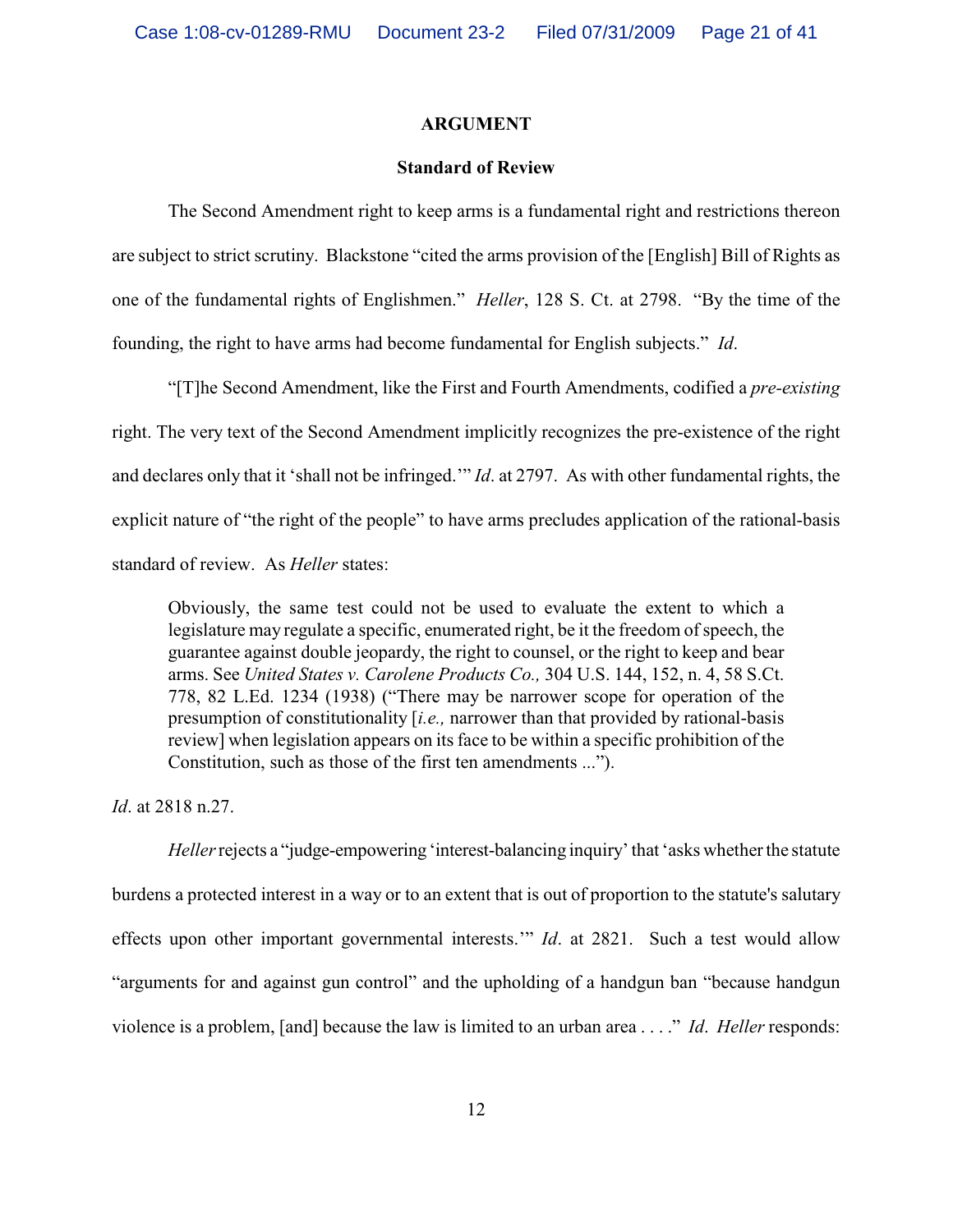We know of no other enumerated constitutional right whose core protection has been subjected to a freestanding "interest-balancing" approach. The very enumeration of the right takes out of the hands of government – even the Third Branch of Government – the power to decide on a case-by-case basis whether the right is *really worth* insisting upon. . . . Like the First, it [the Second Amendment] is the very *product* of an interest-balancing by the people . . . . And whatever else it leaves to future evaluation, it surely elevates above all other interests the right of law-abiding, responsible citizens to use arms in defense of hearth and home.

*Id*.

"To view a particular provision of the Bill of Rights with disfavor inevitably results in a constricted application of it. This is to disrespect the Constitution." *Ullmann v. United States*, 350 U.S. 422, 428-29 (1956). No constitutional right is "less 'fundamental' than" others, and "we know of no principled basis on which to create a hierarchy of constitutional values . . . ." *Valley Forge Christian College v. Americans United for Separation of Church & State, Inc.*, 454 U.S. 464, 484 (1982).

The fundamental character of the right still allows "limited, narrowly tailored specific exceptions or restrictions for particular cases that are reasonable and not inconsistent with the right of Americans generally to individually keep and bear their private arms . . . ." *United States* v. *Emerson*, 270 F.3d 203, 261 ( $5<sup>th</sup>$  Cir. 2001) (upholding prohibition of firearm by person subject to domestic violence restraining order), *cert. denied*, 536 U.S. 907 (2002). "The crucial role this deeply rooted right has played in our birth and history compels us to recognize that it is indeed fundamental, that it is necessary to the Anglo-American conception of ordered liberty that we have inherited." *Nordyke v. King*, 563 F.3d 439, 457 (9th Cir. 2009).

# **I. THE REGISTRATION, EXPIRATION, AND RE-REGISTRATION REQUIREMENTS VIOLATE THE SECOND AMENDMENT**

Count One of the complaint alleges that the District's firearm registration, expiration, and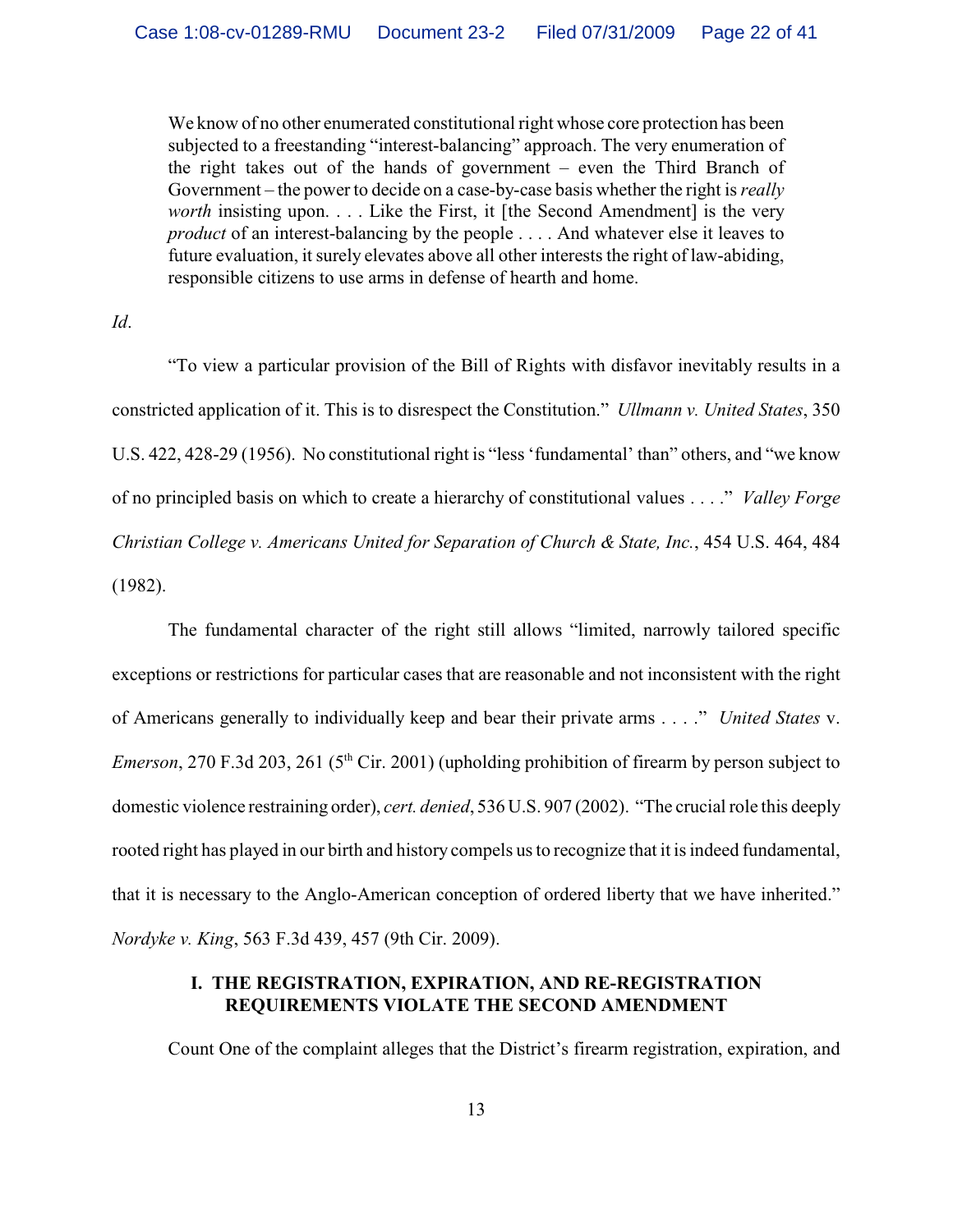re-registration requirements, individually and collectively, and facially and as applied, unduly burden and infringe on plaintiffs' Second Amendment rights. Neither the United States nor any State in the United States imposes such burdensome requirements merely to possess a firearm.

The federal Gun Control Act, 18 U.S.C. § 921 *et seq*., and the D.C. Code both forbid categories of potentially dangerous persons to possess firearms. All persons who purchase a firearm from a federally-licensed dealer are screened by the National Instant Criminal Background Check System (NICS) or an equivalent state system, 18 U.S.C. § 922(t), which accesses records of criminal convictions and indictments, mental disabilities, illegal alien status, and other prohibited categories. Once a person is cleared, NICS must "destroy all records of the system with respect to the call (other than the identifying number and the date the number was assigned) and all records of the system relating to the person or the transfer."  $\S 922(t)(2)(C)$ .<sup>8</sup> These provisions ensure that plaintiffs are eligible lawfully to exercise their right to keep and bear arms without undue burdens such as a registration system, while at the same time screening out potentially dangerous persons.

As the following demonstrates, *Heller* reaffirms precedent that Second Amendment protection precludes registration. Generally, a person may not be required to register to exercise a core constitutional right. Registration is not justified by any standard higher than rational basis. It is not the kind of traditional regulation approved by *Heller*. The District's registration provisions have no militia purpose.

# **A.** *Heller* **Reaffirms** *Miller***'s Premise that Second Amendment Protection Precludes Registration**

 ${}^{8}$ See also § 103(i) of the Brady Handgun Violence Prevention Act, P.L. 103-159, 107 Stat. 1536 (1993) (NICS records may not be transferred to any federal or state facility, and may not be used "to establish any system for the registration of firearms").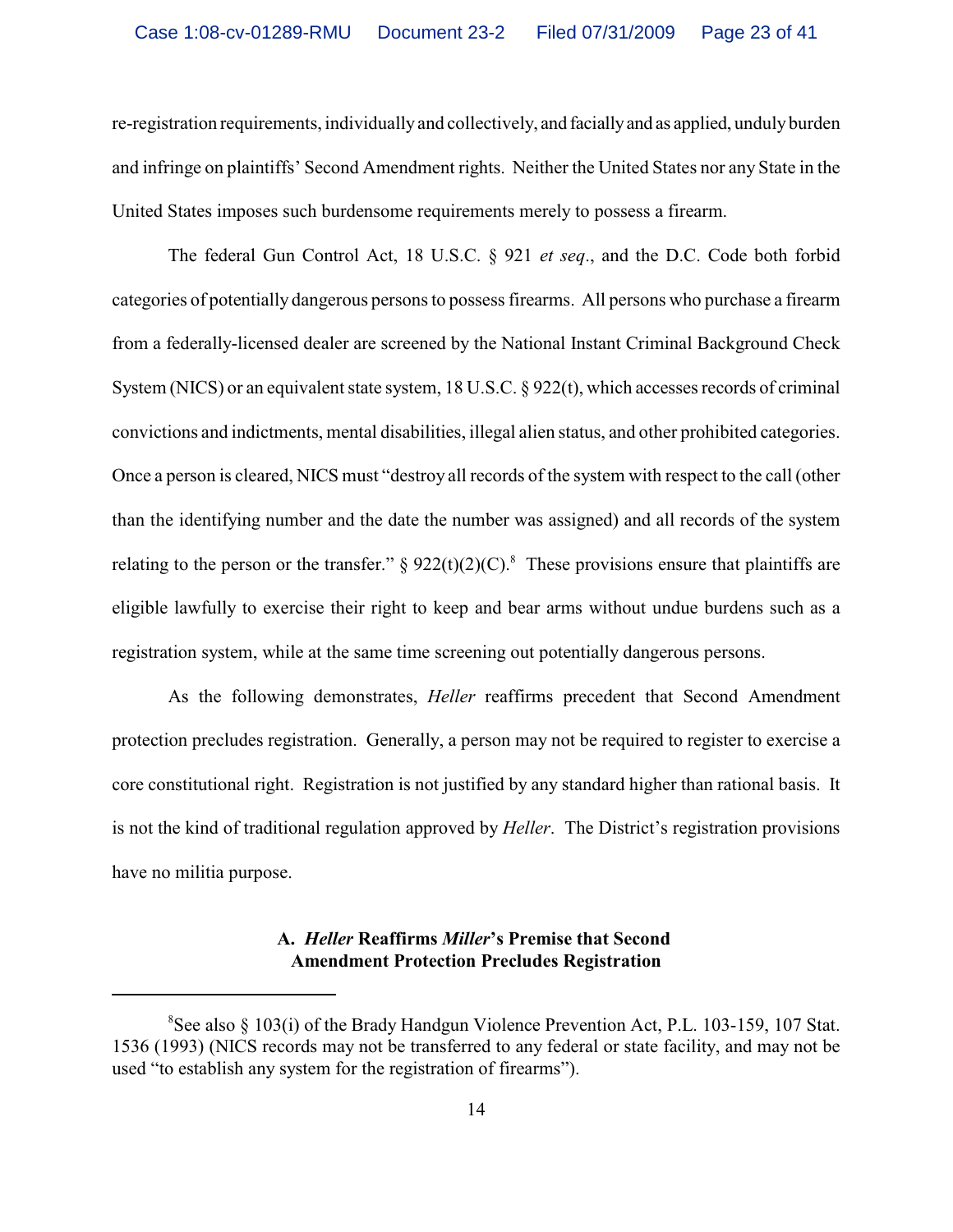The indictment in *United States v. Miller*, 307 U.S. 174, 175 (1939), charged defendants with transportation of a short-barreled shotgun in interstate commerce "not having registered said firearm" and "not having in their possession a stamp-affixed written order for said firearm," as required by the National Firearms Act.<sup>9</sup> The issue was thus whether the *registration requirement* was consistent with the Second Amendment – the firearms at issue were not banned outright.<sup>10</sup>

*Miller* pointed to "the absence of any evidence," and its inability to take "judicial notice," of whether the weapon was "ordinary military equipment," and thus "we cannot say that the Second Amendment guarantees the right to keep and bear such an instrument." *Id*. at 178. *Heller* notes: "Had the Court believed that the Second Amendment protects only those serving in the militia, it would have been odd to examine the character of the weapon rather than simply note that the two crooks were not militiamen." 128 S. Ct. at 2814. Similarly, had the Court believed that the Second Amendment is consistent with registration, it would have been odd to examine the character of the weapon rather than simply note that registration does not violate the Second Amendment. But because the Court was concerned with the character of the weapon, it is apparent that its overarching concern was whether the weapon was of a type which could constitutionally be subjected to registration.

<sup>26</sup> U.S.C. § 1132d required registration of the firearm, including the registrant's name, <sup>9</sup> address, place of storage, and place of business. 26 U.S.C. § 1132c required a written order to transfer a firearm, including identification of the transferee, fingerprints and photograph, and the identification mark of the firearm. *Miller*, 307 U.S. at 175 n.1.

 $10$ <sup>4</sup> $\mu$ <sup>104</sup> $\mu$ But even as to this class of firearms there is not a word in the National Firearms Act which expressly prohibits the obtaining, ownership, possession or transportation thereof by anyone if compliance is had with the provisions relating to registration, the payment of taxes, and the possession of stamp-affixed orders . . . ." Brief for the United States, *United States v. Miller*, O.T. 1938, No. 696, at 6-7.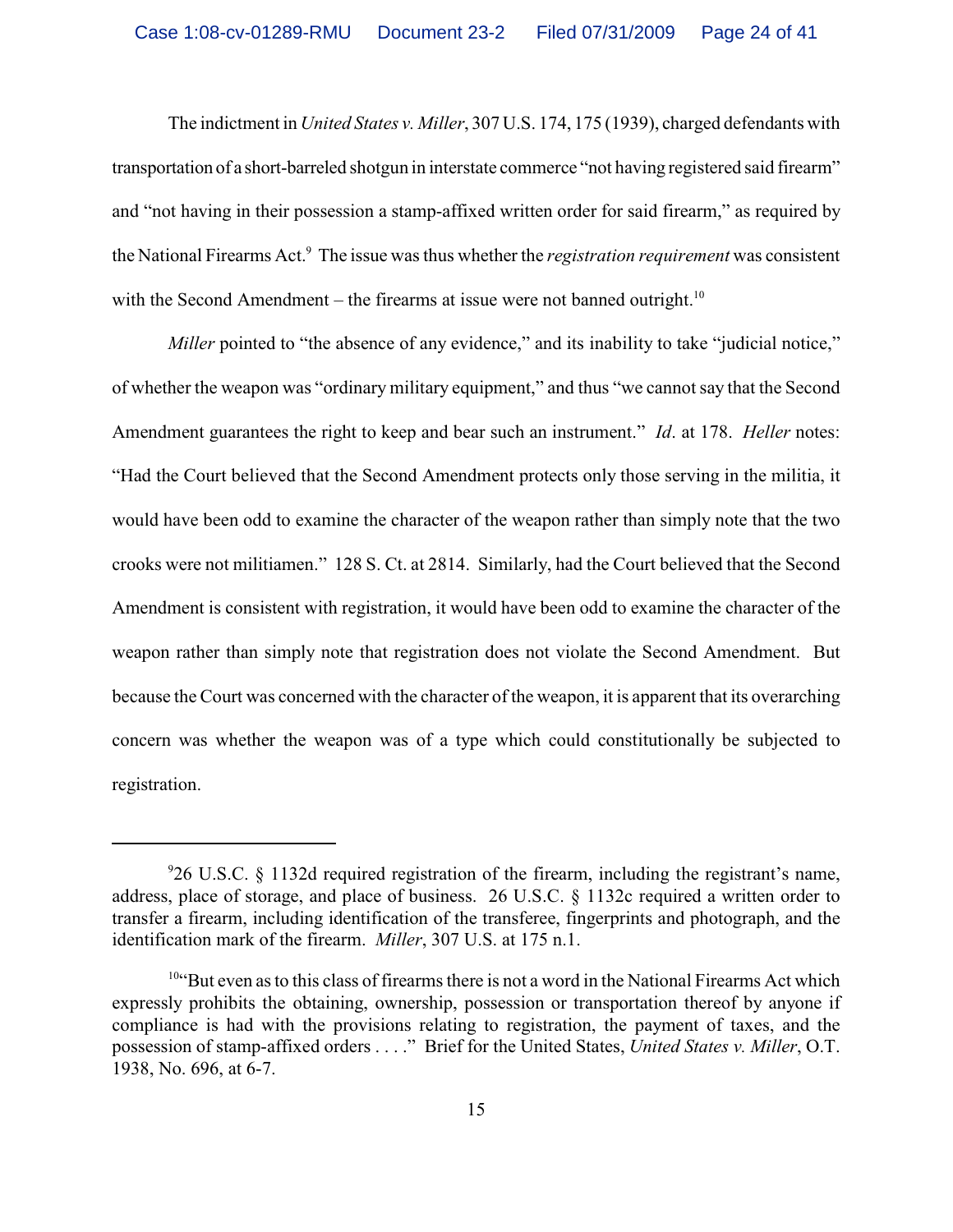*Heller* read *Miller* to hold that "the Second Amendment right . . . extends only to certain types of weapons," those that are commonly possessed, and not to "only those weapons useful in warfare." *Id.* at 2815. The latter "would be a startling reading of the opinion, since it would mean that the National Firearms Act's restrictions on machineguns . . . might be unconstitutional . . . ." *Id.* What are "the National Firearms Act's restrictions on machineguns"? The Act requires machineguns and other narrowly-defined "firearms" to be registered.<sup>11</sup> Heller and Miller thus presuppose that requiring registration of commonly-possessed arms would violate the Second Amendment.

*Heller* continues: "We therefore read *Miller* to say only that the Second Amendment does not protect those weapons not typically possessed by law-abiding citizens for lawful purposes, such as short-barreled shotguns." *Id*. at 2815-16. Protect such weapons from what? Registration, as required by the National Firearms Act. The premise of *Miller* and *Heller* alike is that an arm protected by the Second Amendment may not be required to be registered.

# **B. A Person May Not Be Required to Register to Exercise a Core Constitutional Right**

*Heller* treats the Second Amendment on a par with other constitutional rights. "[I]t has always been widely understood that the Second Amendment, like the First and Fourth Amendments, codified a *pre-existing* right." *Heller*, 128 S. Ct. at 2797. *See id*. at 2818 n.27 (rejecting rationalbasis test to evaluate regulation of "a specific, enumerated right, be it the freedom of speech . . . or the right to keep and bear arms."). Just as a person may not be required to register to exercise

 $<sup>114</sup>$ The Secretary shall maintain a central registry of all firearms in the United States which</sup> are not in the possession or under the control of the United States." 26 U.S.C. § 5841(a). See § 5845(a) (restricting definition of "firearm" to machineguns and other narrow classes).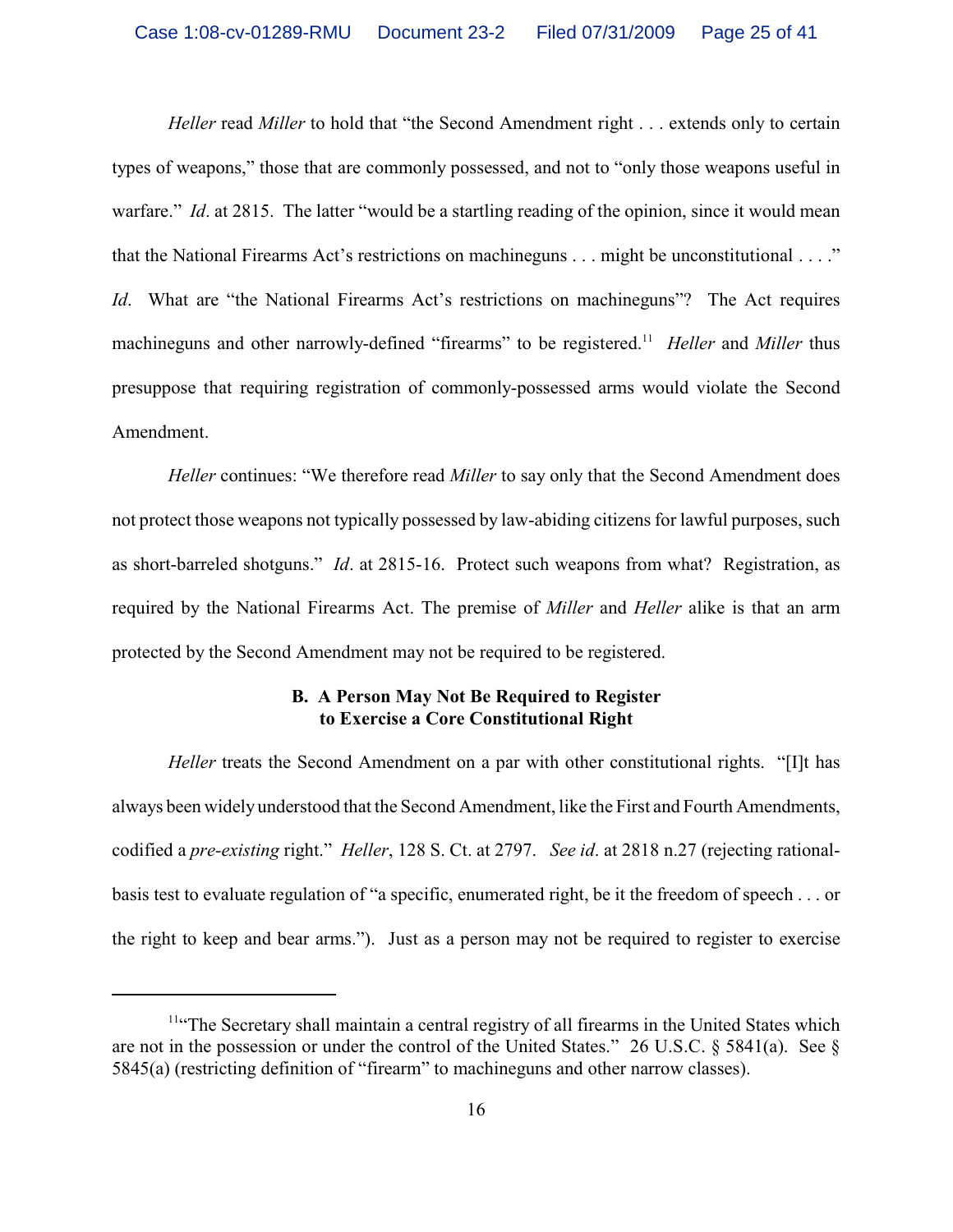religion, to engage in free speech, or to assemble peaceably, a person may not be required to register merely to possess a firearm in his or her home.

"If the exercise of the rights of free speech and free assembly cannot be made a crime, we do not think this can be accomplished by the device of requiring previous registration as a condition for exercising them . . . ." *Thomas v. Collins,* 323 U.S. 516, 539-40 (1945). *See Watchtower Bible & Tract Society of New York, Inc. v. Village of Stratton*, 536 U.S. 150, 169 (2002) (finding it "unlikely that the absence of a permit would preclude criminals" from violating the law and invalidating a canvassing registration requirement).<sup>12</sup> Similarly, requiring law-abiding citizens to register firearms does not prevent criminals from committing crimes with unregistered firearms.

#### **C. Registration is Not Justified by Any Standard Higher than Rational Basis**

"Under any of the standards of scrutiny that we have applied to enumerated constitutional rights, banning from the home 'the most preferred firearm in the nation to "keep" and use for protection of one's home and family,' . . . . would fail constitutional muster." *Heller*, 128 S.Ct. at 2817-18. *See id*. at 2818 n.27, 2821 (rejecting rational-basis scrutiny and "a judge-empowering 'interest-balancing inquiry'").

"Constitutional rights are enshrined with the scope they were understood to have when the people adopted them, whether or not future legislatures or (yes) even future judges think that scope too broad." *Id*. at 2821. It cannot be imagined that the Americans of the founding generation would have deemed any requirement that all of their firearms be registered with the Crown or, later, any government entity, as consistent with their right to possess firearms, any more than they would have

<sup>&</sup>lt;sup>12</sup> See also Near v. Minnesota, 283 U.S. 697, 722 (1931) (rejecting argument for prior restraint based on the possibility that unlicensed speech could "provoke assaults and the commission of crime.").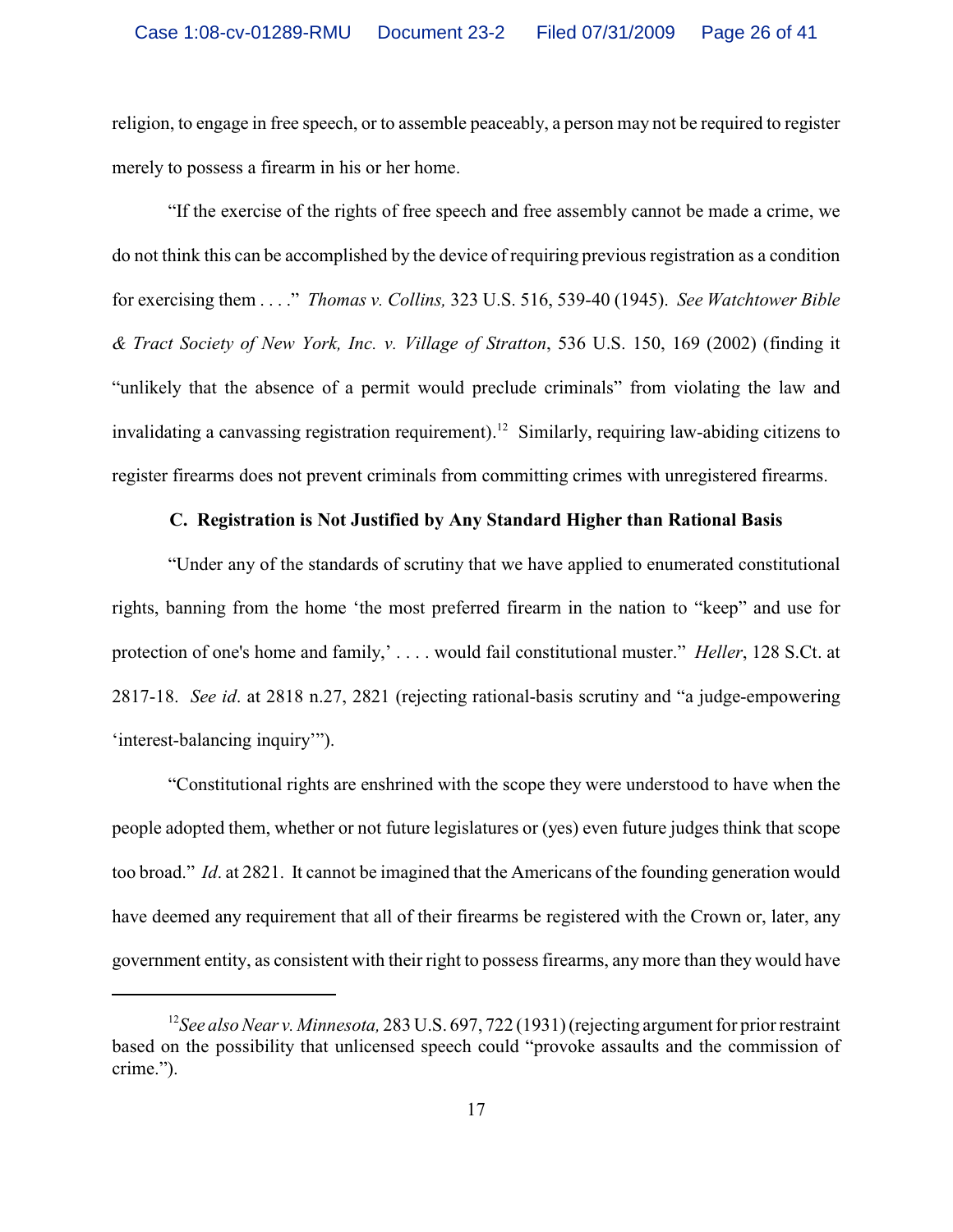viewed speaker registration consistent with the right to utter opinions.<sup>13</sup>

Even if a simple registration requirement passed constitutional muster, the District's complex procedures do not. These onerous requirements appear calculated to discourage persons from registering firearms to begin with and, for those who do so, to snare them with expiration and reregistration deadlines that, if missed, render gun owners into criminal violators and their guns into contraband.

The District requires payment of fees to register, to have pistols ballistically tested, and to re-register. "A state may not impose a charge for the enjoyment of a right granted by the federal constitution." *Murdock v. Com. of Pennsylvania*, 319 U.S. 105, 113 (1943) (invalidating \$7 per week solicitation fee as applied to religious group).<sup>14</sup> Moreover, the amount of the fees are unconstitutionally "left to the whim of the administrator." *Forsyth County v. Nationalist Movement,* 505 U.S. 123, 133 (1992) (invalidating parade permit fee).

The fees imposed merely to possess a firearm recall the poll taxes of a bygone era.<sup>15</sup> "[W]ealth or fee paying has, in our view, no relation to voting qualifications; the right to vote is too

 $<sup>13</sup>$ "[T]he project of muffling the press, which was publicly vindicated in this town [Boston],</sup> so far as to compel the writers against the government, to leave their names for publication, cannot be too warmly condemned." "The Scheme of Amendments," *Independent Gazetteer*, March 23, 1789, at 2, col. 1, quoted in S. Halbrook, *That Every Man Be Armed* (1984), 225.

<sup>&</sup>lt;sup>14</sup>*Murdock* contrasted "a registration system under which those going from house to house are required to give their names, addresses and other marks of identification to the authorities." *Id*. at 113. While by analogy that may sanction the requirement of a license or registration to carry a firearm in public, it would not sanction the requirement to register in order to exercise a constitutional right in one's home.

<sup>&</sup>lt;sup>15</sup> Similarly, the testing and training requirements recall the old literacy tests. *See City of Mobile, Ala. v. Bolden*, 446 U.S. 55, 83 (1980) (Stevens, J., concurring) ("practices such as poll taxes or literacy tests that deny individuals access to the ballot").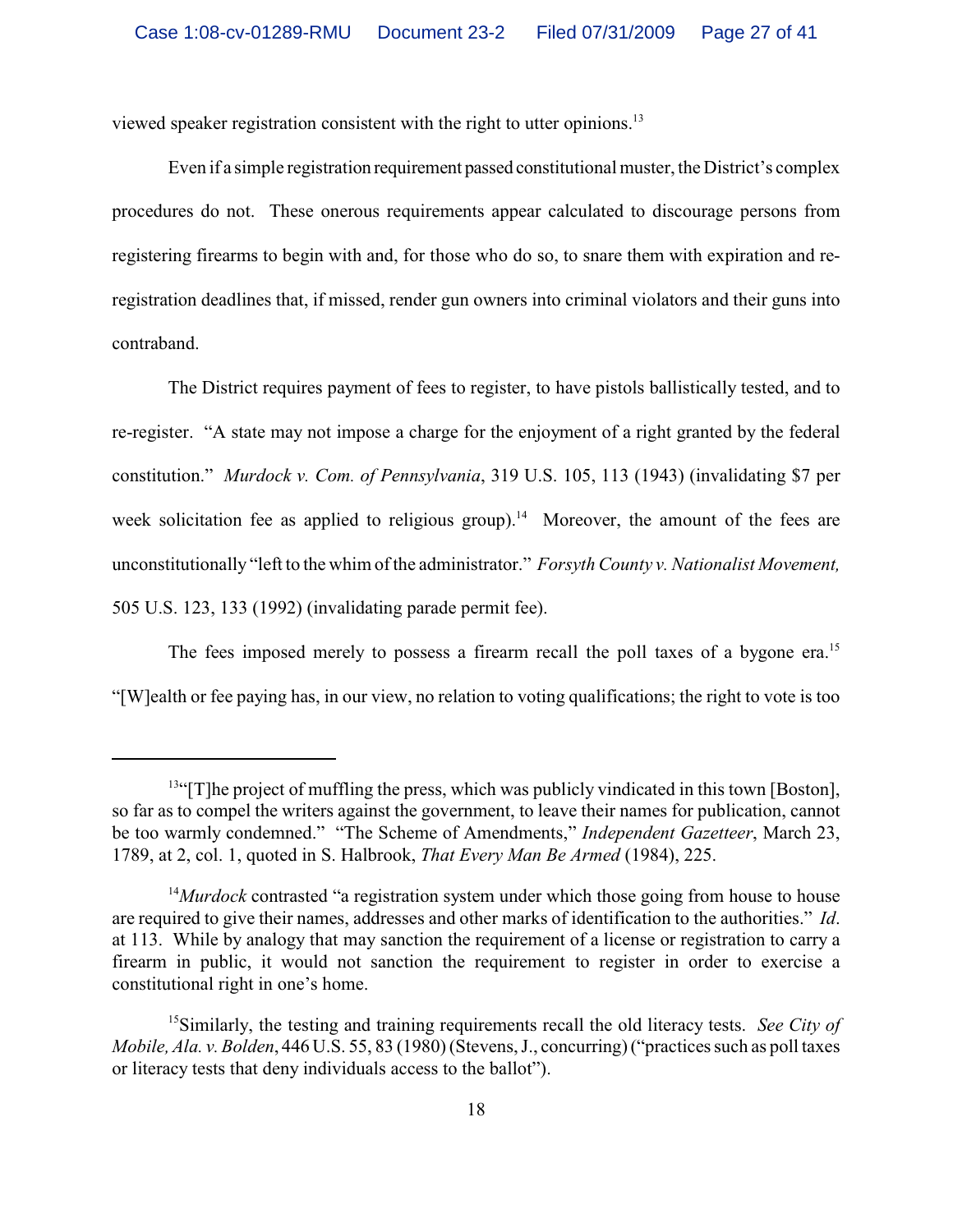precious, too fundamental to be so burdened or conditioned." *Harper v. Virginia State Board of Elections*, 383 U.S. 663, 670 (1966) (invalidating \$1.50 poll tax). The same applies to exercise of the right to keep and bear arms.

## **D. Registration Is Not a Traditional Regulation**

*Heller* notes that 19th-century courts "held that prohibitions on carrying concealed weapons were lawful under the Second Amendment or state analogues." 128 S. Ct. at 2816. Moreover, "nothing in our opinion should be taken to cast doubt on longstanding prohibitions on the possession of firearms by felons and the mentally ill, or laws forbidding the carrying of firearms in sensitive places such as schools and government buildings, or laws imposing conditions and qualifications on the commercial sale of arms." *Id.* at 2816-17. By contrast, registration is not a traditional regulation for mere possession of ordinary firearms in the United States.<sup>16</sup>

A State-by-State survey reveals that no State in the United States imposes requirements as onerous as the District's.<sup>17</sup> Not a single State requires registration of all firearms, with the sole exception of Hawaii, and even that State does not provide that registrations expire and must be

<sup>&</sup>lt;sup> $16$ </sup>The only historical precedent for registration of firearms relates to machineguns and other narrow classes of firearms. Such registration schemes excluded commonly possessed firearms. The National Firearms Act, 48 Stat. 1236 (1934), was the first such federal law, and similar laws were passed by states beginning in the same era. *See* Uniform Machine Gun Act Drafted by the National Conference of Commissioners on Uniform State Laws (1932), http://www.cs.cmu.edu/afs/cs/usr/wbardwel/public/nfalist/1932\_uniform\_machine\_gun\_act.txt.

<sup>&</sup>lt;sup>17</sup>See Bureau of Alcohol, Tobacco, Firearms & Explosives, *State Laws & Published Ordinances - Firearms*, ATF Pub. 5300.5 (revised 2008) (statutory texts); "State Firearms Laws," Appendix A to Stephen P. Halbrook, *Firearms Law Deskbook: Federal and State Criminal Practice* (Thomson/West Group, 2008) (State-by-State summary).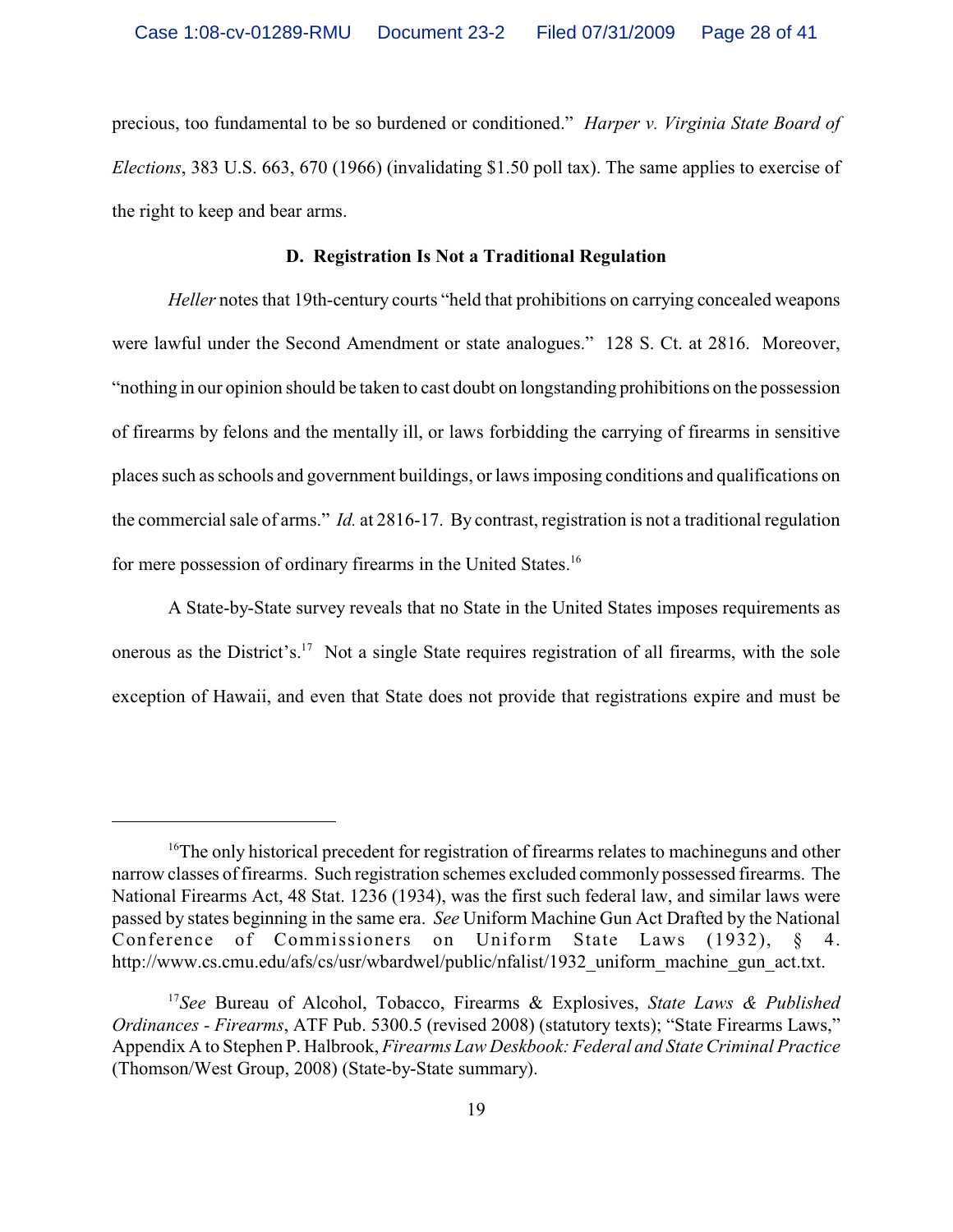renewed.<sup>18</sup> Not a single State requires mandatory training and a written test by the police for the possession of any firearm.

## **E. The District's Registration Provisions Have No Militia Purpose**

Traditional militia laws provided for inspection of the arms carried by enrolled militiamen in service, but not for registration of all arms by all persons. The First Militia Act provided that "every free able-bodied white male citizen" aged 18 to 44 years old shall "be enrolled in the militia." 1 Stat. 271 (1792), cited in *Heller*, 128 S. Ct. at 2800. Every enrolled militiaman was required to "provide himself with a good musket or firelock." 1 Stat. at 271. A brigade-inspector had a duty "to inspect their arms" and "to make returns" "reporting therein the actual situation of the arms" to the state adjutant-general. *Id*. at 273.

Even if registration of one militia arm could be required of a militiaman, the District's registration provisions have no militia purpose. As Justice Breyer noted in *Heller*:

The question presented presumes that respondent is "*not* affiliated with any stateregulated militia." . . . I am aware of no indication that the District either now or in the recent past has called up its citizenry to serve in a militia, that it has any inkling of doing so anytime in the foreseeable future, or that this law must be construed to prevent the use of handguns during legitimate militia activities. Moreover, even if the District were to call up its militia, respondent would not be among the citizens whose service would be requested. The District does not consider him, at 66 years of age, to be a member of its militia. See D.C. Code § 49-401 (2001) (militia includes only male residents ages 18 to 45) . . . .

 $^{18}$ Haw. Rev. Stat. § 134-3. The Hawaiian Supreme Court has held that the Second Amendment does not apply to the States. *State v. Mendoza*, 82 Hawai'i 143, 146, 920 P.2d 357 (1996). The court applied the "rational basis" test to uphold, under its State arms guarantee, a conviction for unlawful possession of a firearm without a police permit. *Id*. at 154. *Heller* rejects the rational-basis test as applied to the Second Amendment.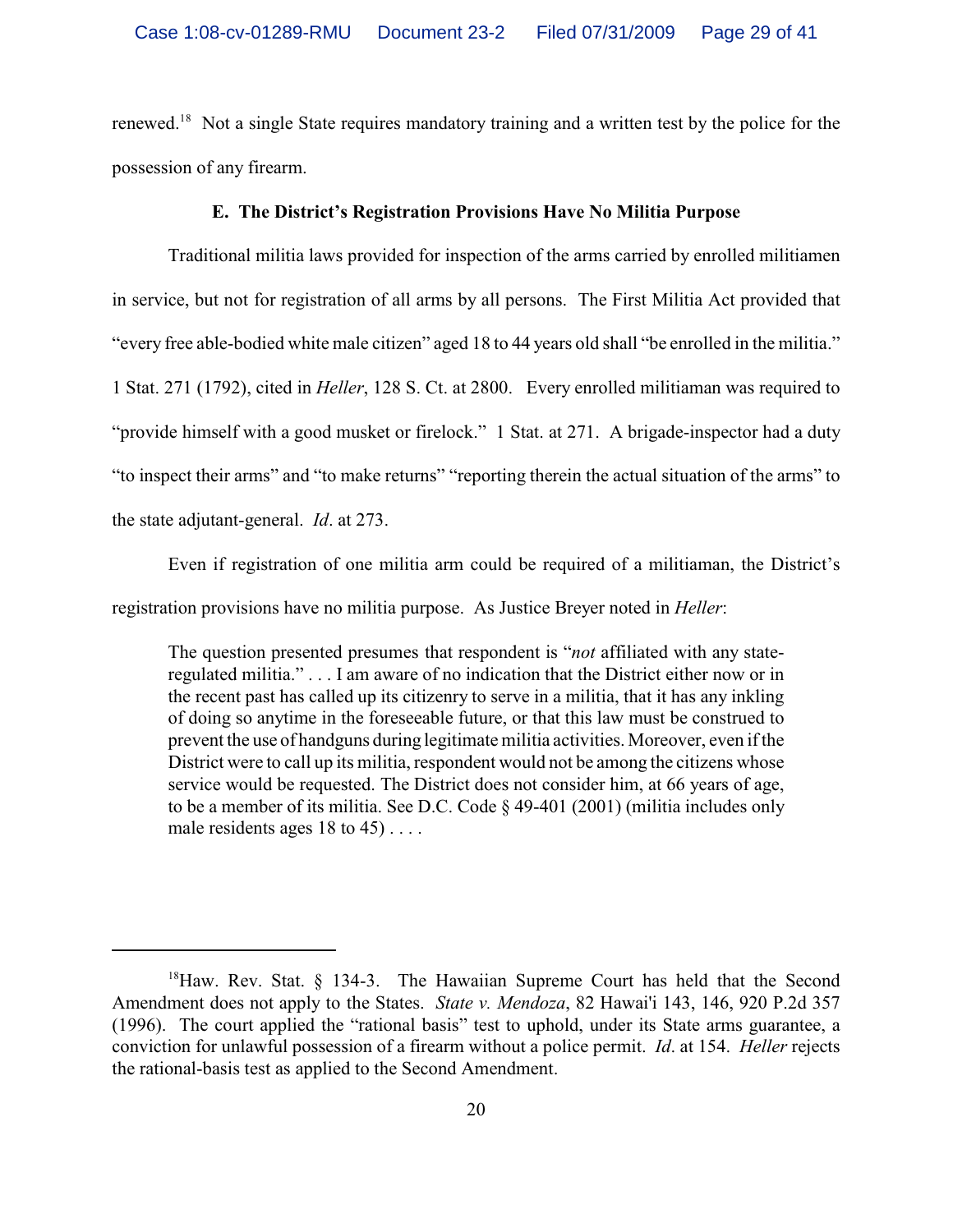*Heller*, 128 S. Ct. at 2861-62 (Breyer, J., dissenting).<sup>19</sup>

*Parker v. District of Columbia*, 478 F.3d 370, 399 (D.C. Cir. 2007), which *Heller* affirmed,

suggested in dictum that registration "gives the government information as to how many people

would be armed for militia service if called up." However, *Parker* also recognized that registration

lacked any militia nexus as applied to persons not in the militia:

A physically disabled person, for instance, might not be able to participate in even the most rudimentary organized militia. But this person would still have the right to keep and bear arms, just as men over the age of forty-five and women would have that right, even though our nation has traditionally excluded them from membership in the militia.

*Id*. at 399.

In sum, the District's registration provisions, taken as a whole and individually, violate the

right to keep and bear arms and are void.

# **II. THE DISTRICT'S PROHIBITION OF COMMONLY-POSSESSED FIREARMS VIOLATES THE SECOND AMENDMENT**

As alleged in Count Two of the complaint, the District prohibits two classes of arms or parts thereof which are commonly possessed by law-abiding persons throughout the United States for lawful purposes: firearms the District pejoratively calls "assault weapons," and magazines that have the capacity to accept more than 10 rounds of ammunition.<sup>20</sup> Those provisions, facially and as applied, violate the Second Amendment.

 $19$ <sup>19</sup>The District eschews reliance on a militia power to justify its registration requirements. *See* Brief for Petitioners, *District of Columbia v. Heller*, No. 07-290, at 4, 7 (2008). Instead, it relies on its authority to make "usual and reasonable police regulations" to regulate firearms. *McIntosh v. Washington*, 395 A.2d 744, 746, 752 (D.C. 1978) (citing D.C. Code § 1-227, current § 1-303.43).

 $^{20}$ Court Two also challenged the prohibition on pistols that are not on the California Roster, but the District has ameliorated that prohibition by regulation to the extent that it is now moot.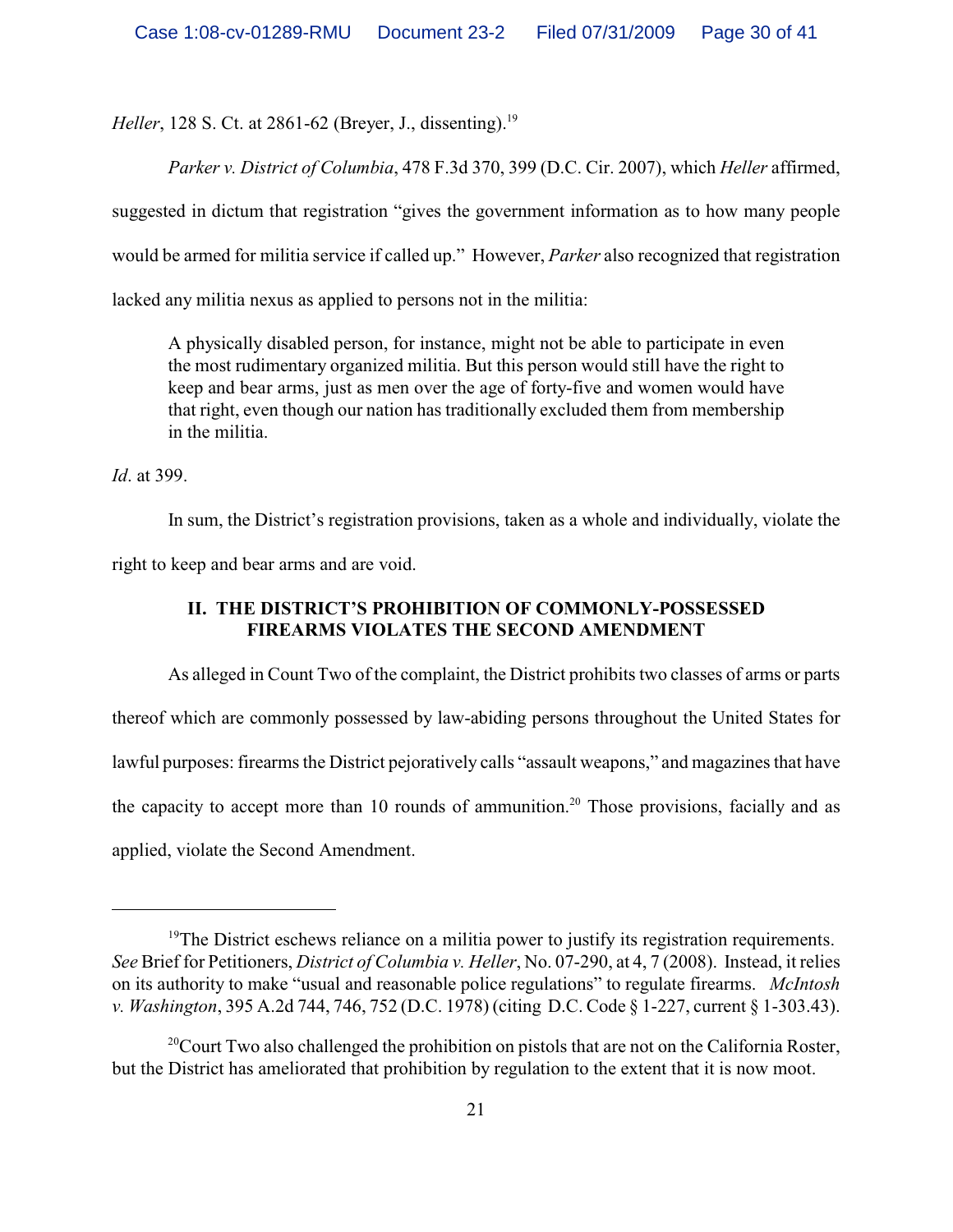"The AR-15 is the civilian version of the military's M-16 rifle, and is, unless modified, a semiautomatic weapon. The M-16, in contrast, is a selective fire rifle that allows the operator, by rotating a selector switch, to choose semiautomatic or automatic fire." *Staples v. United States*, 511 U.S.  $600$ ,  $603$  (1994).<sup>21</sup> Acknowledging "a long tradition of widespread lawful gun ownership by private individuals in this country," *Staples* noted: "Even dangerous items can, in some cases, be so commonplace and generally available that we would not consider them to alert individuals to the likelihood of strict regulation." *Id*. at 610. Indeed, as shown above, roughly two million AR-15s have been manufactured for the domestic market.

The term "assault weapon" originally referred to a weapon that fires both fully automatically and semiautomatically.<sup>22</sup> The expired federal law defined the term to include a *short* list of named firearms as well as certain firearms with *two* specified generic characteristics.<sup>23</sup> The District defines the term to include a *long* list of named firearms as well as certain firearms with *only one* specified generic characteristic. The term "assault weapon" is thus a classic case of "an Alice-in-Wonderland world where words have no meaning." *Welsh v. United States*, 398 U.S. 333, 354 (1970) (Harlan, J., concurring).<sup>24</sup> Pejorative labels aside, the firearms at issue are commonly possessed and are

<sup>&</sup>lt;sup>21</sup> See *Christianson v. Colt Industries Operating Corp.*, 486 U.S. 800, 804 (1988) (describing the M-16 *selective fire* rifle as the "standard assault rifle").

<sup>&</sup>lt;sup>22</sup>"Assault rifles are . . . selective-fire weapons . . . . Assault rifles . . . are capable of delivering effective full automatic fire . . . ." Harold E. Johnson, *Small Arms Identification & Operation Guide – Eurasian Communist Countries* (Defense Intelligence Agency 1980), p. 105.

<sup>&</sup>lt;sup>23</sup>Chapter XI, Subchapter A of the Violent Crime Control and Law Enforcement Act of 1994, P.L. 103-322, 108 Stat. 1796 (1994), codified at 18 U.S.C. §§ 921(a)(30), 922(v) (expired 2004).

 $24$ <sup>44</sup> Prior to 1989, the term 'assault weapon' did not exist in the lexicon of firearms. It is a political term, developed by anti-gun publicists to expand the category of 'assault rifles' so as to allow an attack on as many additional firearms as possible on the basis of undefined 'evil'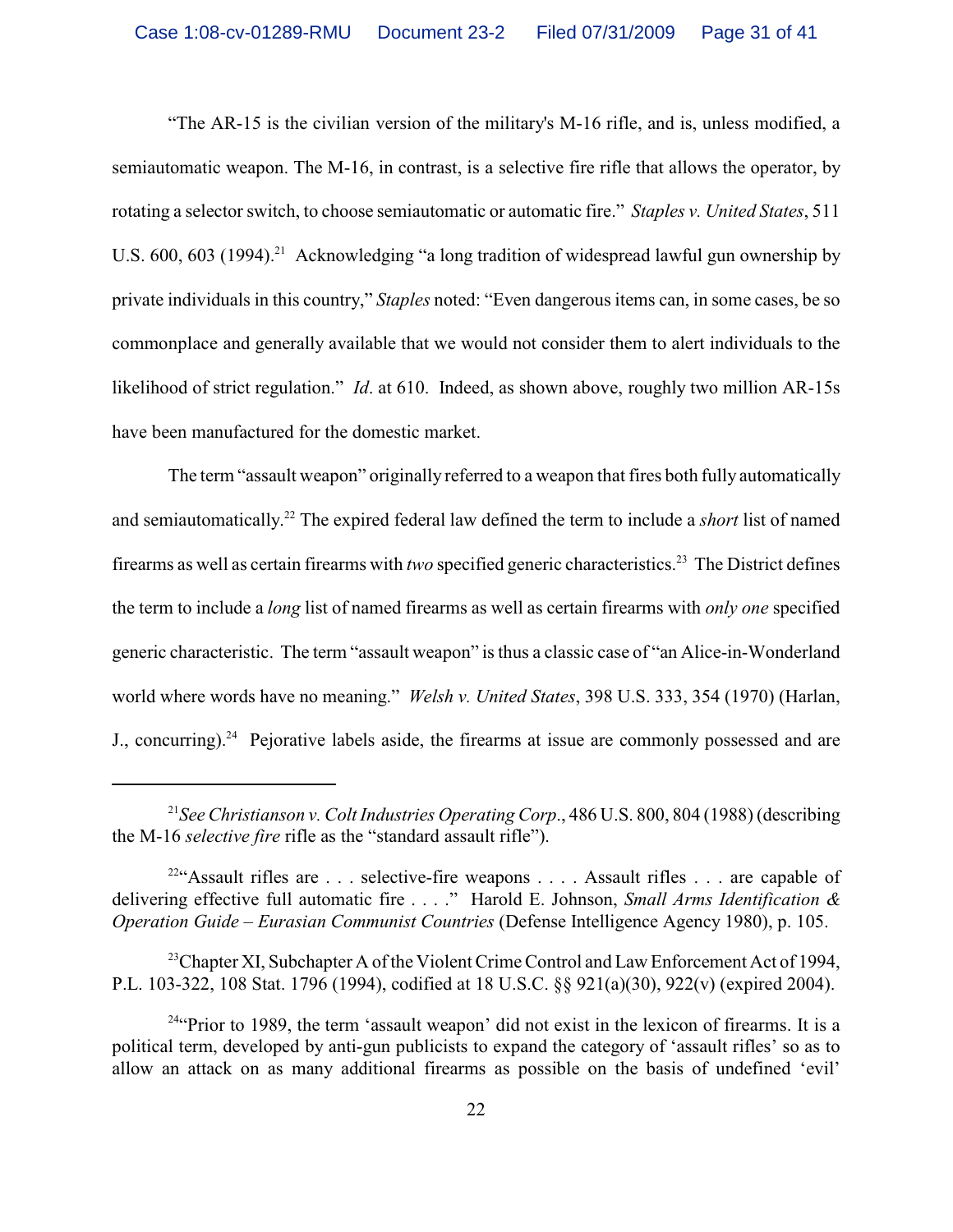protected by the Second Amendment.

A State-by-State survey reveals that no State in the United States prohibits possession of what the District labels "assault weapons," with the following four qualifications and exceptions.<sup>25</sup>

California prohibits "assault weapons," but provides some exemptions, including allowing the registration thereof by specified deadlines. Ca. Penal Code §§ 12280, 12285, 11186. The ban was upheld under the "collective rights" theory of the Second Amendment. *Silveira v. Lockyer,* 312 F.3d 1052, 1056 (9<sup>th</sup> Cir.), *cert. denied*, 540 U.S. 1046 (2003). That theory was rejected in favor of the individual rights interpretation. *Heller*, *passim*.

Connecticut defines "assault weapon" generically to require two specified features, rather than only one as does the District. Conn. Gen. Stat.  $\S$  53-202a(a)(3). It allows possession of such firearms under several circumstances, including possession of any such firearm which was manufactured before 1994. *Id*. §§ 53-202d, -m, -n, -o.

New Jersey defines "assault firearm" primarily by name, not generically. N.J. Rev. Stat. § 2C:39-1w. Assault firearms "used for legitimate target-shooting purposes," including "any . . . assault firearm used in competitive shooting matches sanctioned by the Director of Civilian Marksmanship," § 2C:58-12a, could be registered if purchased by a certain deadline by a member of a rifle or pistol club. § 2C:58-12b.

New York defines "assault weapon" generically to require two specified features, rather than

appearance." *Stenberg v. Carhart*, 530 U.S. 914, 1001 n.16 (2000) (Thomas, J., dissenting) (citation omitted).

<sup>&</sup>lt;sup>25</sup> See Bureau of Alcohol, Tobacco, Firearms & Explosives, *State Laws & Published Ordinances - Firearms*, *supra* (statutory texts); "State Firearms Laws," Appendix A to Halbrook, *Firearms Law Deskbook*, *supra* (State-by-State summary).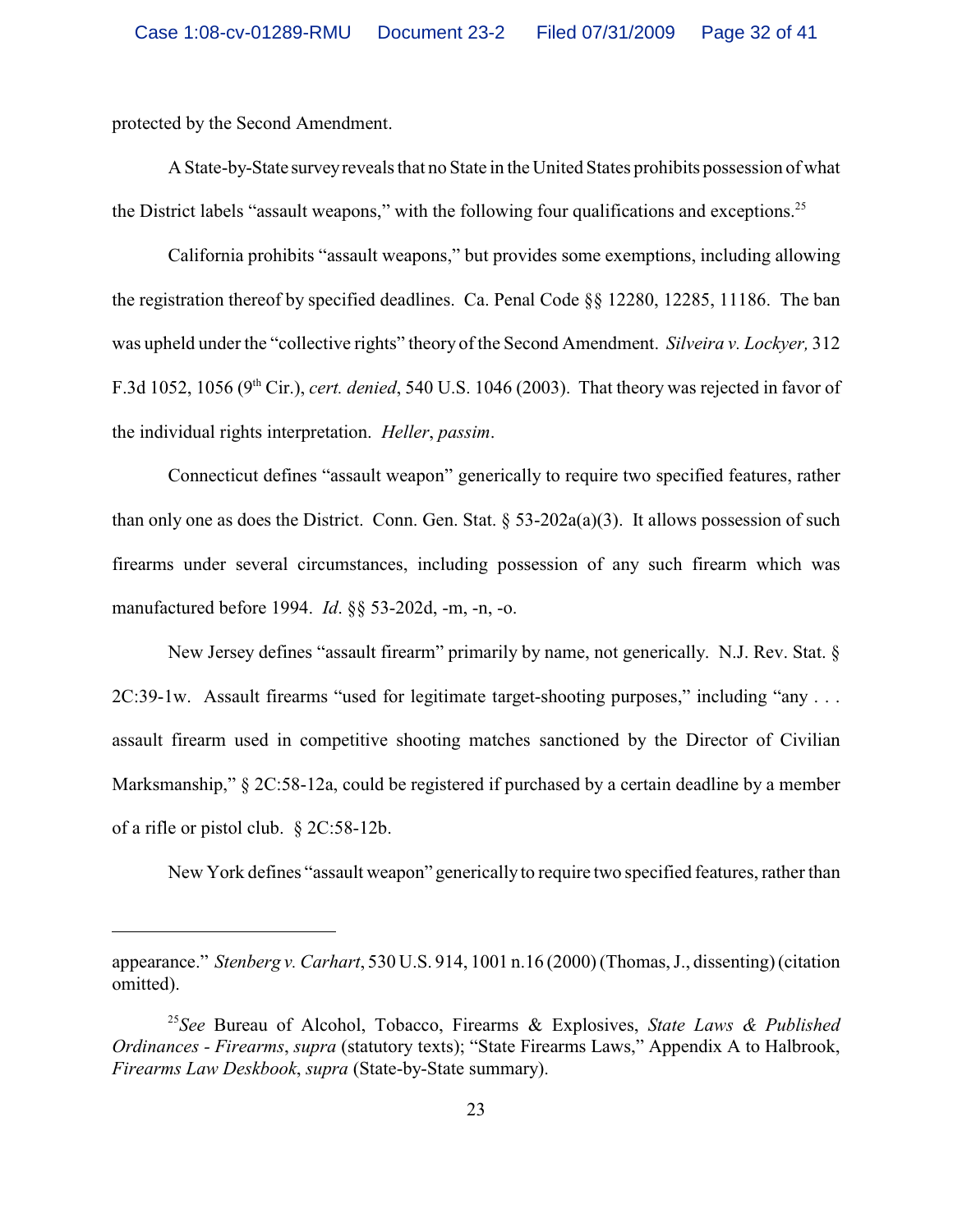only one as does the District. N.Y. Consl. Laws § 265(22). It excludes from the definition any firearm lawfully possessed before 1994.  $\S 265(22)(e)(v)^{26}$ 

Of the above four States, all allow some form of registration of "assault weapons," however limited. Two of them exempt any firearm made before 1994. Only California defines the term as broadly as the District to include only one specified generic feature.

"The term ['Arms'] was applied, then  $[18<sup>th</sup>$  Century] as now, to weapons that were not specifically designed for military use and were not employed in a military capacity." *Heller*, 128 S. Ct. at 2791. "Just as the First Amendment protects modern forms of communications, . . . and the Fourth Amendment applies to modern forms of search, . . . the Second Amendment extends, prima facie, to all instruments that constitute bearable arms, even those that were not in existence at the time of the founding." *Id*. at 2791-92.

*Miller* held that judicial notice could not be taken that a short-barreled shotgun "is any part of the ordinary military equipment," precluding it from deciding "that the Second Amendment guarantees the right to keep and bear such an instrument." *Miller*, 307 U.S. at 178 (quoted in *Heller*,

128 S. Ct. at 2814). *Heller* explains:

We think that *Miller*'s "ordinary military equipment" language must be read in tandem with what comes after: "[O]rdinarily when called for [militia] service [ablebodied] men were expected to appear bearing arms supplied by themselves and of the kind in common use at the time." 307 U.S., at 179, 59 S.Ct. 816. The traditional militia was formed from a pool of men bringing arms "in common use at the time" for lawful purposes like self-defense. . . . We therefore read *Miller* to say only that the Second Amendment does not protect those weapons not typically possessed by law-abiding citizens for lawful purposes, such as short-barreled shotguns.

*Id*. at 2815-16.

<sup>&</sup>lt;sup>26</sup>Massachusetts defines and restricts a "large capacity weapon," but "any person" is eligible to obtain a license. M.G.L., Ch. 140 § 121 (definition), 131 (license).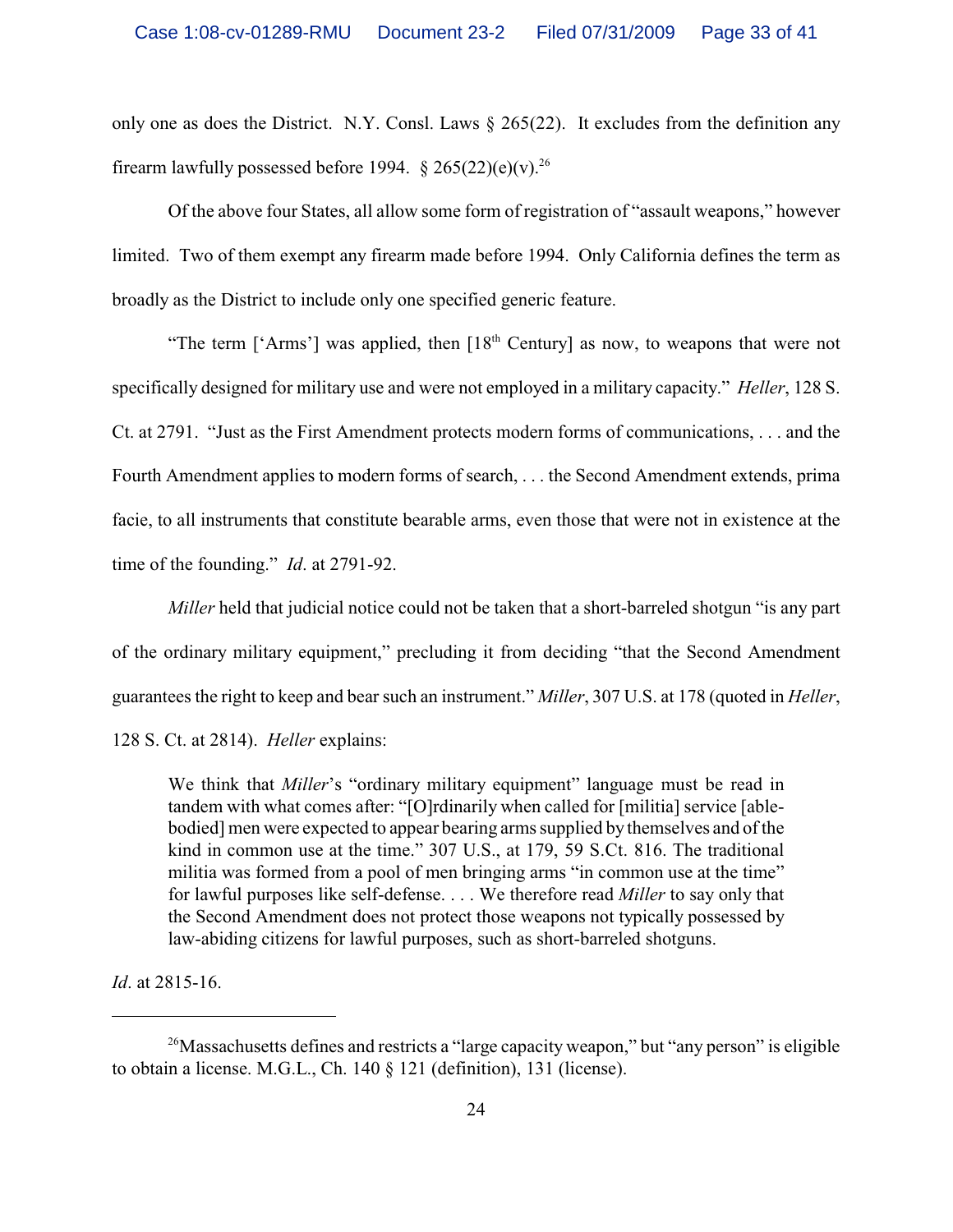*Heller* adds that "the sorts of weapons protected were those 'in common use at the time.'. . . We think that limitation is fairly supported by the historical tradition of prohibiting the *carrying* of 'dangerous and unusual weapons.'"<sup>27</sup> *Id*. at 2817 (emphasis added). Under this test, the Court suggests that full automatics like the M-16 machinegun may be restricted as may "sophisticated arms" that are highly unusual in society at large." *Id*. Other than that, *Heller* refers to longstanding restrictions, but none involve a prohibition on firearm possession by law-abiding persons. *Id*. at 2816-17.

The firearms and firearm parts that the District bans, including "assault weapons" like the AR-15 semiautomatic rifle and magazines holding over ten rounds, are very much in "common use" and are quite "usual." Millions of such items are possessed by millions of Americans for lawful purposes, including self-defense, hunting, competition, target shooting, and collecting.<sup>28</sup> Nor does this case pose any question of *carrying* firearms.

*Heller* found: "The handgun ban amounts to a prohibition of an entire class of 'arms' that is overwhelmingly chosen by American society for that lawful purpose [self-defense]." *Id*. at 2817. "It is no answer to say . . . that it is permissible to ban the possession of handguns so long as the possession of other firearms (*i.e.,* long guns) is allowed." *Id*. at 2818. Moreover, "handguns are the

<sup>&</sup>lt;sup>27</sup> Heller cites, *inter alia*, 4 Blackstone 148-149 (1769) ("The offense of riding or going armed, with dangerous or unusual weapons, is a crime against the public peace, by terrifying the good people of the land"); *O'Neill v. State*, 16 Ala. 65, 67 (1849) ("if persons arm themselves with deadly or unusual weapons for the purpose of an affray, and in such manner as to strike terror to the people, they may be guilty of this offence, without coming to actual blows"). The offense thus involved "going armed" with such weapons to terrify others, not on possessing them in the home.

 $^{28}$ Protected arms are those that "are commonly kept and used by law-abiding people for hunting purposes or for the protection of their persons and property, such as semi-automatic shotguns, semi-automatic pistols and rifles." *Rinzler v. Carson*, 262 So. 2d 661, 666 (Fla. 1972).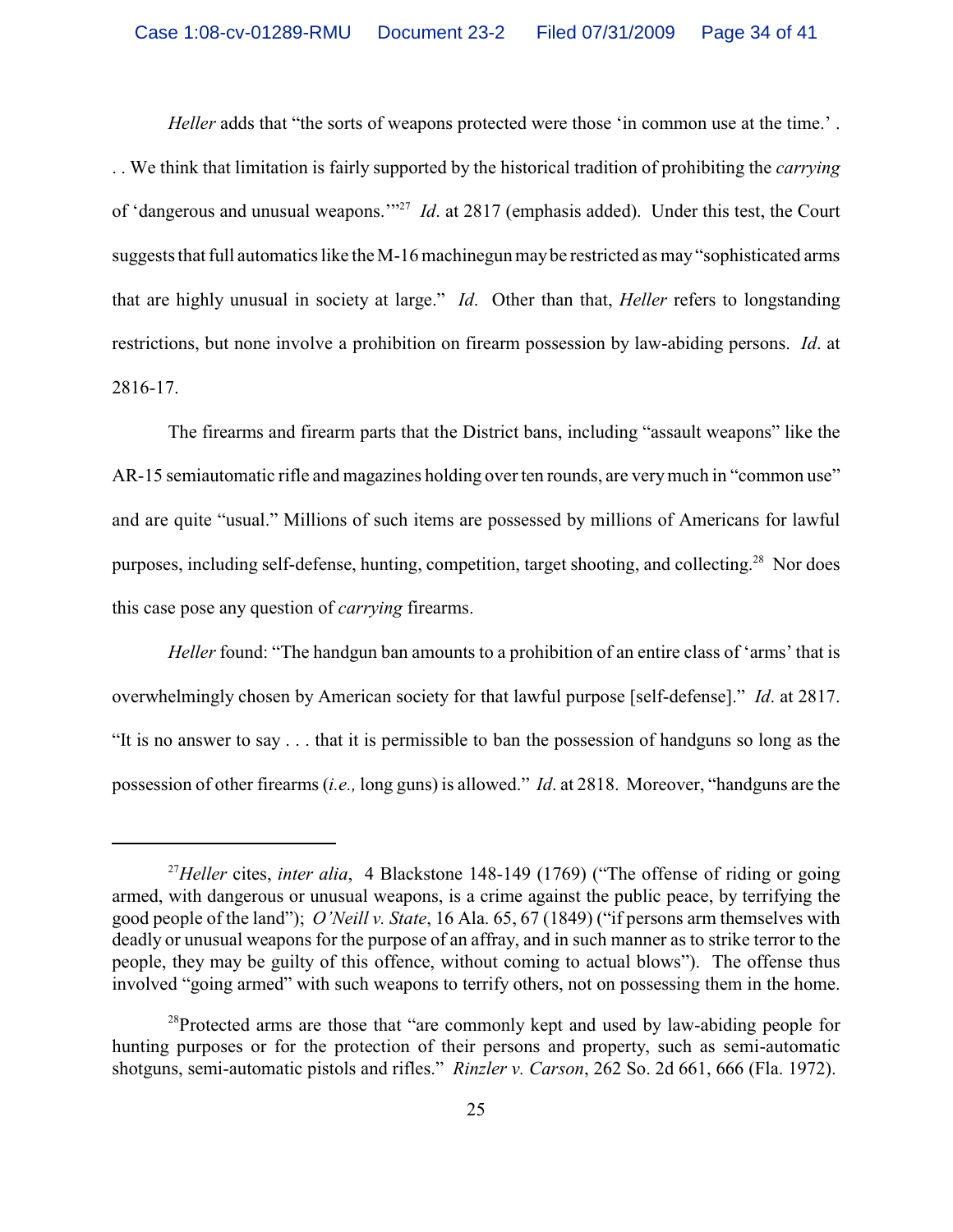most popular weapon chosen by Americans for self-defense in the home, and a complete prohibition of their use is invalid." *Id*. The same reasoning applies here.

*Parker*, which *Heller* affirmed, applied *Miller*'s "common use" test and found that "most handguns (those in common use) fit that description then and now." *Parker*, 478 F.3d at 397 (citing *Emerson,* 270 F.3d at 227 n.22). *Emerson* "assum[ed] that a Beretta pistol passed the *Miller* test." *See id.* at 216, 273 (describing a Beretta 9mm semiautomatic pistol). The Beretta M9, used by the U.S. military, has a 15-shot magazine. UMF 36. *Parker* rejected the suggestion "that only colonialera firearms (e.g., single-shot pistols) are covered by the Second Amendment," which instead "protects the possession of the modern-day equivalents of the colonial pistol." 478 F.3d at 398.

"The modern handgun – and for that matter the rifle and long-barreled shotgun – is undoubtedly quite improved over its colonial-era predecessor, but it is, after all, a lineal descendant of that founding-era weapon, and it passes *Miller* 's standards." *Parker*, 478 F.3d at 398. The Act here bans many such rifles and shotguns as well as ordinary magazines for rifles and pistols.

The Act's prohibition on numerous firearms and magazines cannot be defended on the basis that it does not prohibit others:

The District contends that since it only bans one type of firearm, "residents still have access to hundreds more," and thus its prohibition does not implicate the Second Amendment because it does not threaten total disarmament. We think that argument frivolous. It could be similarly contended that all firearms may be banned so long as sabers were permitted. Once it is determined – as we have done – that handguns are "Arms" referred to in the Second Amendment, it is not open to the District to ban them.

# *Parker* at 400.

In sum, the Act prohibits "assault weapons" and magazines holding more than ten cartridges, which are "widely owned by private citizens today for legitimate purposes. The growth in popularity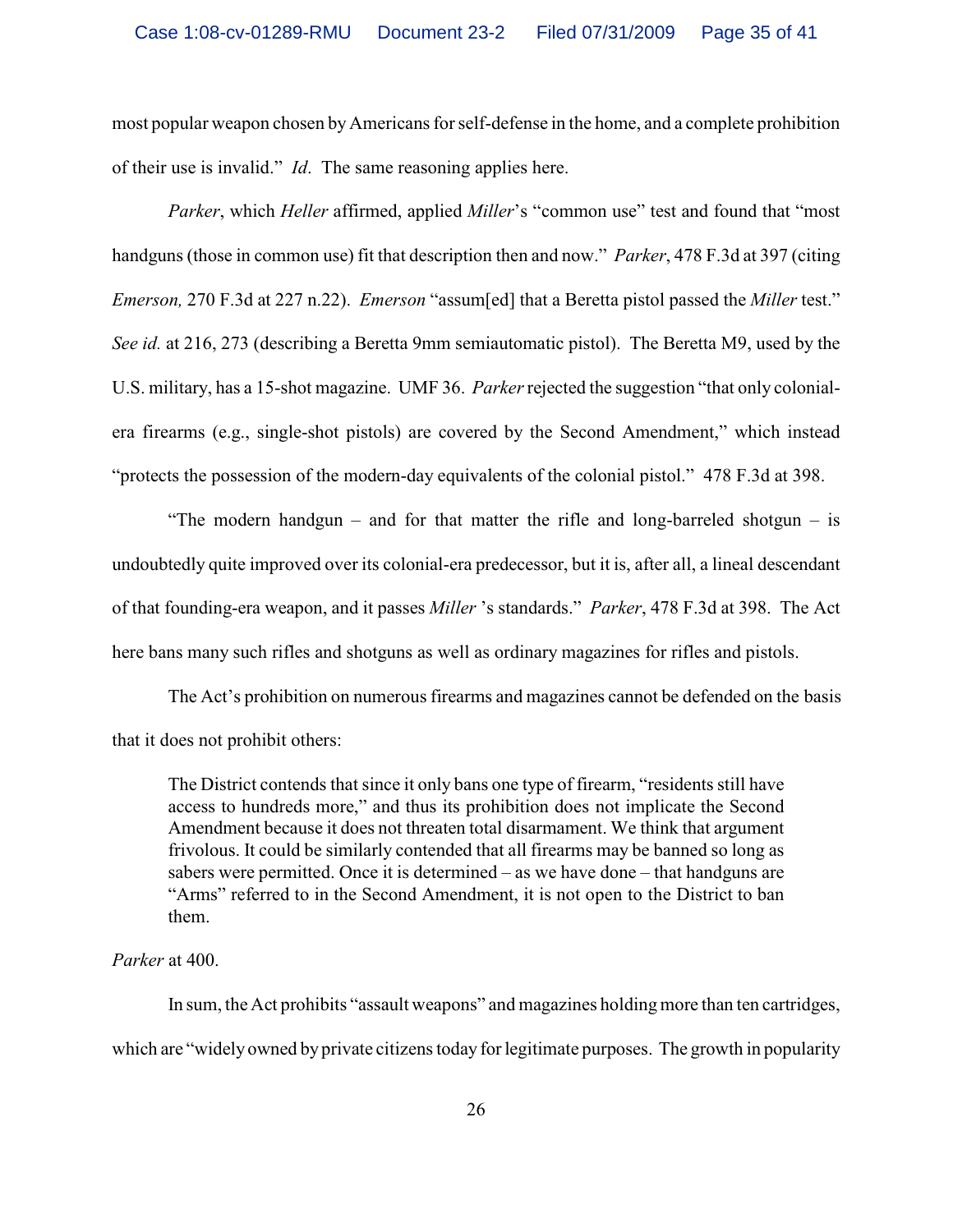of the AR-15 and similar carbines (*i.e.*, compact rifles) for self-defense, hunting, and target shooting

has attracted national media attention." Michael P. O'Shea, "The Right to Defensive Arms after

*District Of Columbia v. Heller*," 111 W. Va. L. Rev. 349, 388 (Winter 2009). As O'Shea concluded:

These rifles usually come equipped with standard, detachable magazines holding twenty to thirty rounds. . . . Their modern features . . . may appear startling to those unfamiliar with firearms or the American gun culture. But that cannot change the fact that the arms are indeed "in common use" at this time for a broad range of legitimate purposes. . . . These arms, too, should be deemed constitutionally protected against federal prohibition or restrictions that would cripple their effectiveness.

*Id*. at 389.

# **III. THE RESTRICTIONS ARE NOT AUTHORIZED BY D.C. CODE § 1-303.43**

Count Three of the complaint alleges that the provisions at issue are not authorized by Congress. Congress empowered the District to regulate firearms in D.C. Code § 1-303.43, which provides:

The Council of the District of Columbia is herebyauthorized and empowered to make, and the Mayor of the District of Columbia is hereby authorized and empowered to enforce, all such usual and reasonable police regulations, in addition to those already made under §§ 1-303.01 to 1-303.03 as the Council may deem necessary for the regulation of firearms, projectiles, explosives, or weapons of any kind in the District of Columbia.

The provisions of the D.C. Code alleged to infringe on Second Amendment rights in Counts

One and Two above are not "usual and reasonable police regulations" which could be "deem[ed]

necessary for the regulation of firearms." Such provisions do not exist in the laws of the United

States and are non-existent or extremely unusual in the laws of the States. Accordingly, such

provisions are not authorized by § 1-303.43 and are beyond the District's power to enact.

Section 1-303.43 defines and limits the Council's power to regulate firearms. "The Council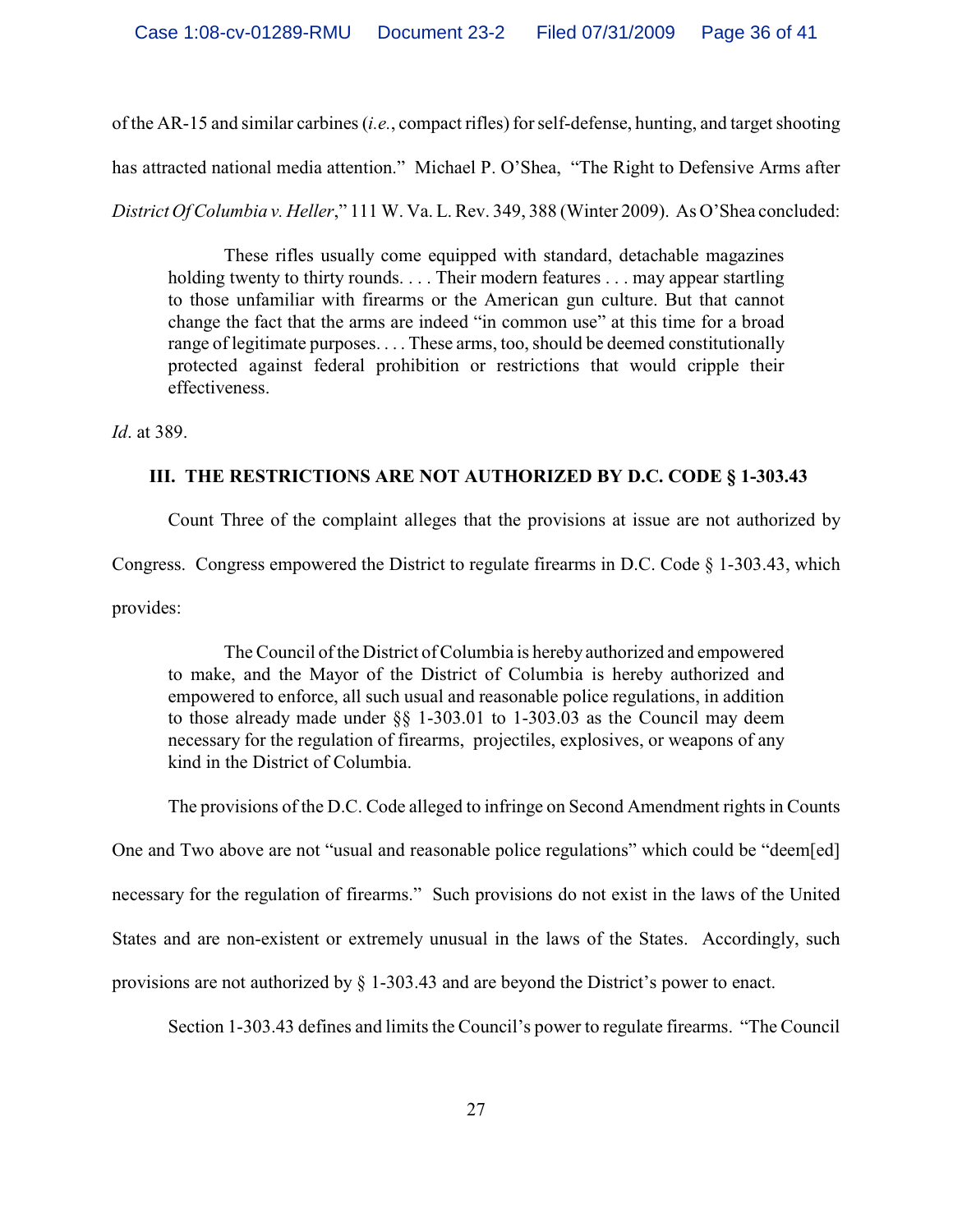shall have no authority to pass any act contrary to the provisions of this chapter except as specifically provided in this chapter . . . ." D.C. Code § 1-206.02.

The Firearms Registration Amendment Act of 2008, § 2, declares that "The Firearms Control Regulations Act of 1975 . . . is amended as follows," following which are the provisions at issue here. Section 1-303.43 was "the section on which the Council relied for its authority to enact the Firearms Act [of 1975]." *McIntosh v. Washington*, 395 A.2d 744, 750 n.11 (D.C. 1978).<sup>29</sup> Thus, the 2008 Act is valid only if consistent with § 1-303.43.

The requirement that firearm regulations be "usual and reasonable" must be given meaning and may not be treated "essentially as surplusage – as words of no consequence." *Ratzlaf v. United States*, 510 U.S. 135, 140-41 (1994). *See United States v. Hart*, 324 F.3d 740, 746 (D.C. Cir. 2003) ("all words in a statute are to be assigned meaning").

The provisions at issue are not "usual," which means "such as is in common or ordinary use; such as is most often seen, heard, used, etc."<sup>30</sup> Webster's New World Dictionary (1991), at 1470. As shown above, under the laws of the United States and of virtually every State in the Union, a lawabiding citizen may possess a firearm without being subjected to onerous registration and reregistration provisions like those imposed by the District. *See Staples,* 511 U.S. at 613-14 ("owning

<sup>&</sup>lt;sup>29</sup>The District's authority to regulate firearms subject to  $\frac{1}{2}$  1-303.43 was previously recognized in *Maryland & D.C. Rifle & Pistol Ass'n v. Washington*, 442 F.2d 123 (D.C. Cir. 1971). Neither case considered the validity of specific provisions of the laws at issue.

<sup>&</sup>lt;sup>30</sup>The terms entail comparison with other subjects of like kind. *E.g.*, *Ullman v. District of Columbia*, 21 App.D.C. 241 (1903) ("To keep a record of transactions is now usual, we may say, almost universal, in all classes of business"); *Christian Knights of the Ku Klux Klan Invisible Empire, Inc. v. District of Columbia*, 919 F.2d 148, 150 (D.C. Cir. 1990) (factors were "usual and reasonable" where group given permit to march "on grounds traditionally made available to permit holders"); *District of Columbia v. John R. Thompson Co., Inc.*, 346 U.S. 100, 114 (1953) (antidiscrimination law valid as "reasonable and usual police regulation" of restaurants).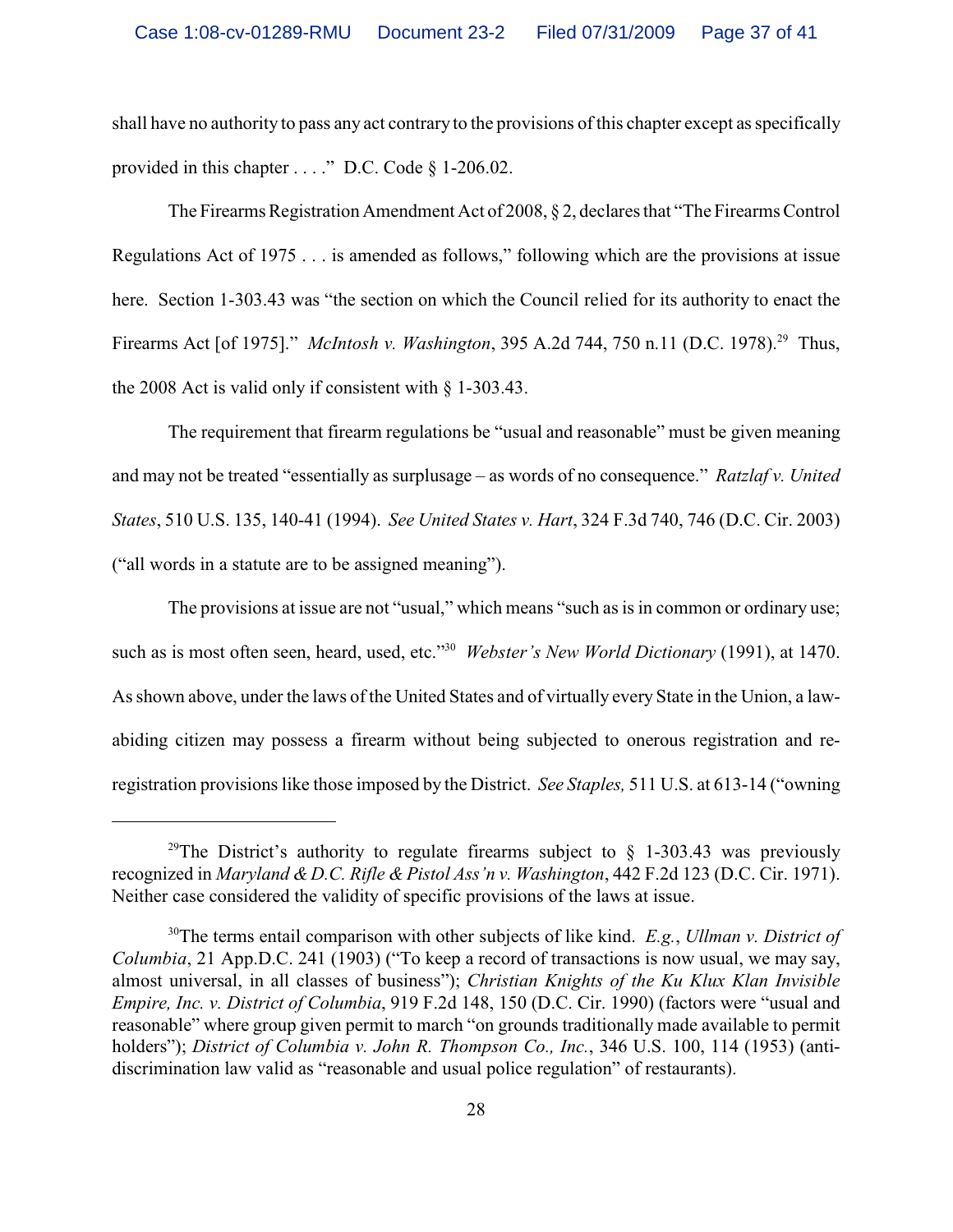a gun is usually licit and blameless conduct. Roughly 50 percent of American homes contain at least one firearm"). The United States and all but a tiny handful of States allow possession of the firearms that the District bans.

By contrast, "unusual" – such as used in the Eighth Amendment's prohibition on "cruel and unusual punishment" – means "such as does not occur in ordinary practice" or "is not common use." *Harmelin v. Michigan*, 501 U.S. 957, 976 (1991) (citing dictionaries) (brackets eliminated). Mandatory penalties "are not unusual in the constitutional sense, having been employed in various forms throughout our Nation's history. . . . They were also common in the several States . . . ." *Id.* at. 994-95. That could not be said about the District's firearm prohibitions.<sup>31</sup>

Nor are the District's prohibitions "reasonable." That term too must be given meaning, as it has elsewhere in the law. *E.g.*, U.S. Const., Amend. IV (right against "unreasonable searches"). Each one of the prohibitions at issue, when viewed in its particulars, is unreasonable. For instance, given that a registrant is required to notify the Chief if a firearm is no longer in the District, the expiration/re-registration requirements every three years are unreasonable. Only a handful of states ban "assault weapons," but even those states allow at least limited registration and possession thereof.

The provisions at issue would not have been understood by Congress as being "reasonable."

 $31$ By contrast, the death penalty was held cruel and unusual for child rape where 44 States did not authorize it, and as applied to the mentally retarded and juveniles where 30 States did not authorize it. *Kennedy v. Louisiana*, 128 S.Ct. 2641, 2652, 2653 (2008). The provisions of the District's firearms prohibitions are issue are far more "unusual," in that they exist in no, or almost no, States, depending on the specific prohibition.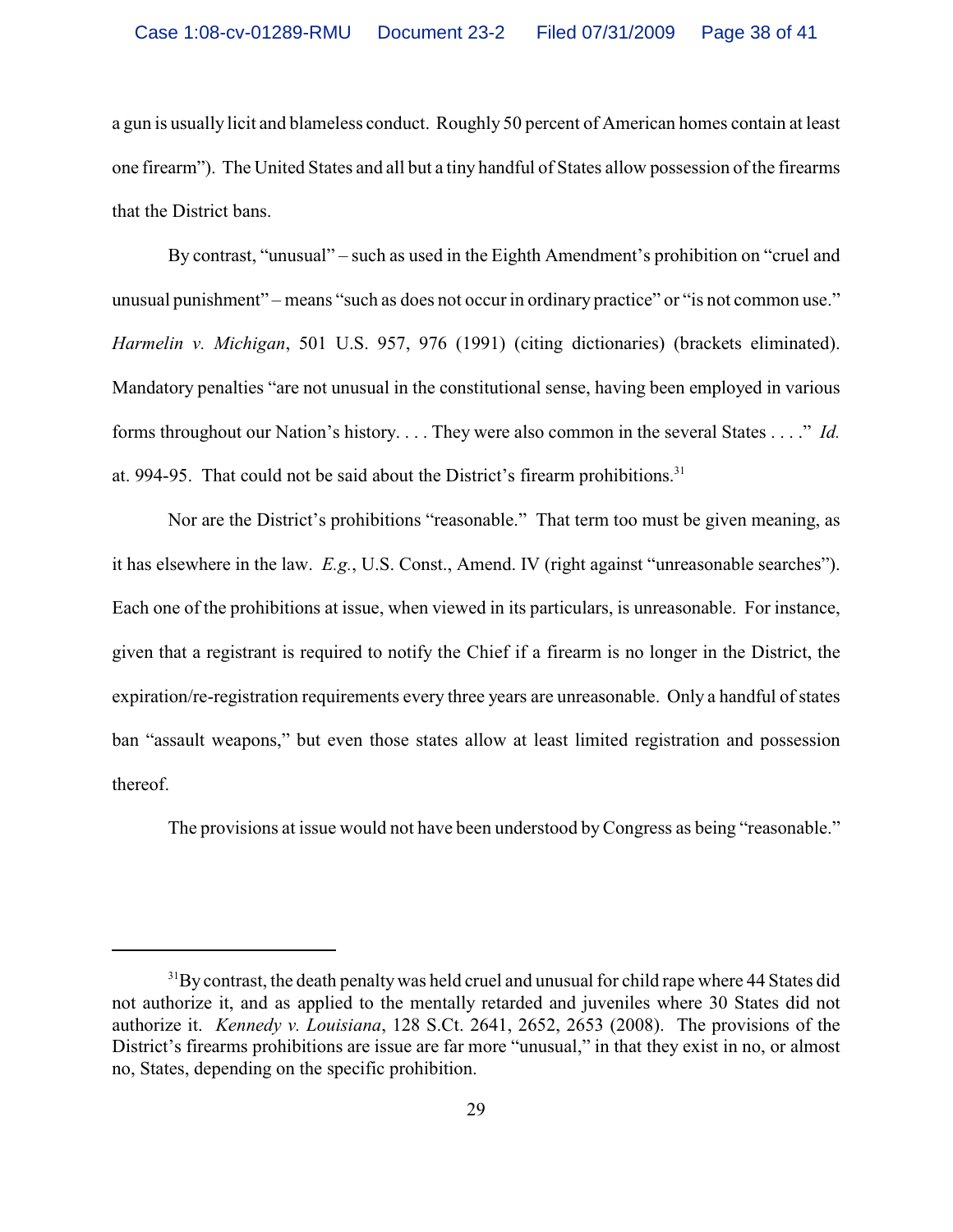Historically, Congress has passed laws against firearm bans as a civil rights violation,  $32$  prohibited construction of a law to authorize firearm registration,<sup>33</sup> declared against undue burdens on firearm owners, $34$  and passed legislation to ensure the availability of firearms to consumers.<sup>35</sup>

Two acts of Congress are of particular note in demonstrating that the District's registration scheme is not usual and reasonable. First, the Firearms Owners' Protection Act recognized "the rights of citizens . . . to keep and bear arms under the second amendment to the United States Constitution." §1(b), P.L. 99-308, 100 Stat. 449 (1986). Accordingly, it enacted 18 U.S. C. § 926(a) as follows:

No such rule or regulation prescribed after the date of the enactment of the Firearms Owners' Protection Act mayrequire that records required to be maintained under this chapter or any portion of the contents of such records, be recorded at or transferred

<sup>33</sup>When the Nazi threat arose, Congress prohibited preparedness legislation from being construed "to authorize the requisitioning or require the registration of firearms possessed by any individual for his personal protection or sport (and the possession of which is not prohibited or the registration of which is not required by existing law)," or "to impair or infringe in any manner the right of any individual to keep and bear arms." Property Requisition Act, P.L. 274, 55 Stat., pt. 1, 742 (1941).

<sup>34</sup>In regulating commerce in firearms, Congress declared that "it is not the purpose of this title to place any undue or unnecessary Federal restrictions or burdens on law-abiding citizens with respect to the acquisition, possession, or use of firearms" and "this title is not intended to discourage or eliminate the private ownership or use of firearms by law-abiding citizens for lawful purposes." Gun Control Act, § 101, P.L. 90-618, 82 Stat. 1214 (1968).

 $35$ The Protection of Lawful Commerce in Arms Act was passed in part "to preserve a citizen's access to a supply of firearms and ammunition for all lawful purposes, including hunting, selfdefense, collecting, and competitive or recreational shooting." § 2(b)(2), P.L. 109-92, 119 Stat. 2095 (2005).

 $32$ To counteract the southern Black Code prohibitions on possession of firearms by newly freed slaves, the Freedmen's Bureau Act declared: "the right . . . to have full and equal benefit of all laws and proceedings concerning personal liberty, personal security, and [estate], including the constitutional right to bear arms, shall be secured to and enjoyed by all the citizens . . . ." § 14, 14 Stat. 173, 176-77 (1866).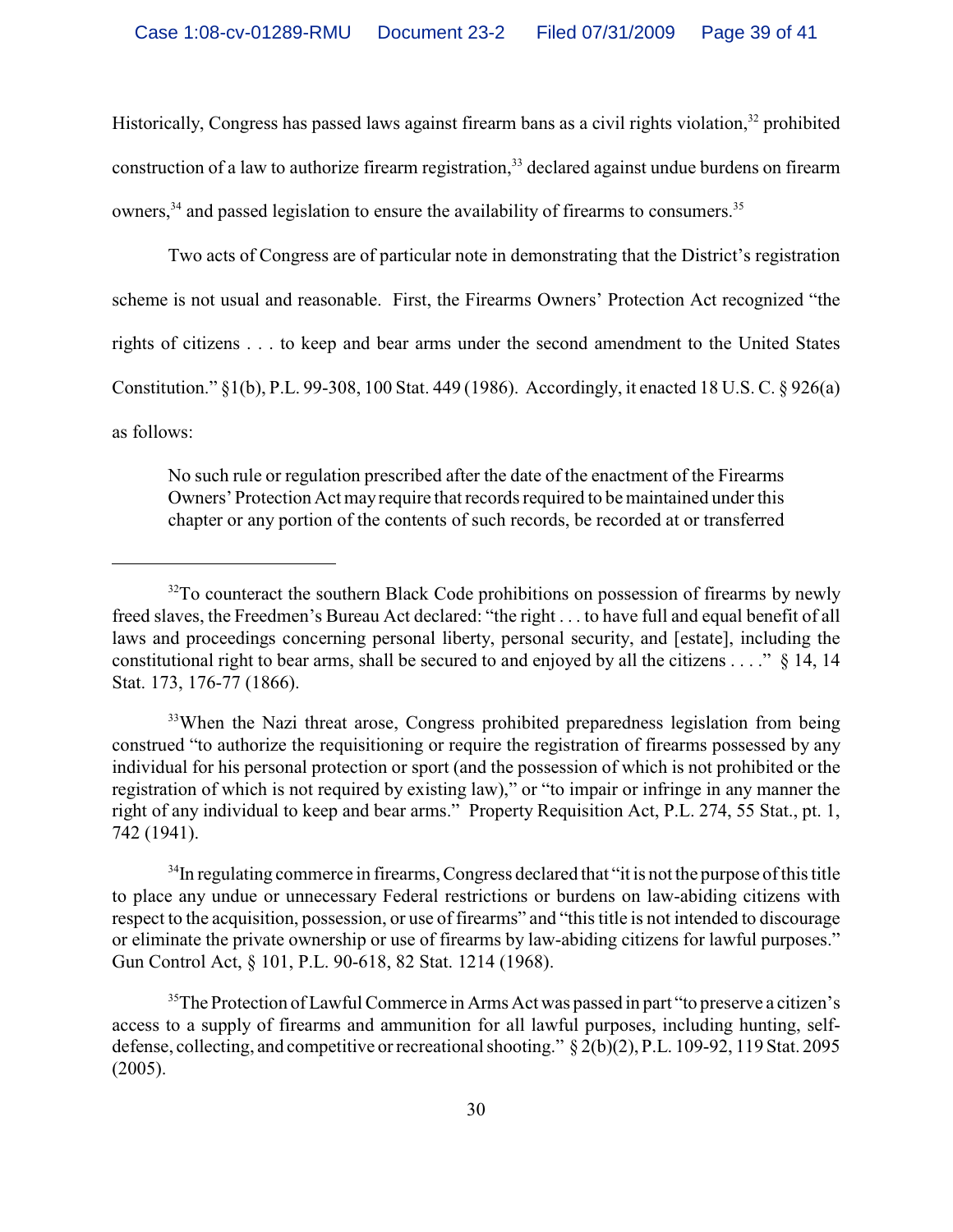to a facility owned, managed, or controlled by the United States or any State or any political subdivision thereof, nor that *any system of registration of firearms, firearms owners*, or firearms transactions or dispositions be established. (Emphasis added.)

Secondly, in establishing the National Instant Criminal Background Check System (NICS),

§ 103(i) of the Brady Handgun Violence Prevention Act, P. L. 103-159, 107 Stat. 1536 (1993),

provided:

No department, agency, officer, or employee of the United States may –

(1) require that any record or portion thereof generated by the system established under this section be recorded at or transferred to a facility owned, managed, or controlled by the United States or any State or political subdivision thereof; or

(2) use the system established under this section to establish *any system for the registration of firearms, firearm owners*, or firearm transactions, except with respect to persons, prohibited by section 922(g) or (n) of title 18, United States Code or State law, from receiving a firearm. (Emphasis added.)

Under both of the above enactments, Congress strictly forbade any firearm registration

system. Further, any records generated on firearm owners, such as in the course of background

checks, were prohibited from being transferred to any government entities, which would include the

District. The background check records themselves are required to be destroyed. 18 U.S.C. §

 $922(t)(2)(C)$ .

Finally, the provisions at issue are not "usual and reasonable" given that "the right to defend oneself from a deadly attack is fundamental," *United States v. Panter*, 688 F.2d 268, 271 (5th Cir. 1982), and that the District has "no general duty to provide . . . police protection, to any particular individual citizen." *Warren v. District of Columbia*, 444 A.2d 1, 3 (D.C. 1981) (women raped and assaulted despite repeatedly calling police).

"If it be shown and determined that the regulations, or anymaterial parts thereof, are unusual *or* unreasonable, they would be inoperative and void, to the extent that they are so unusual or